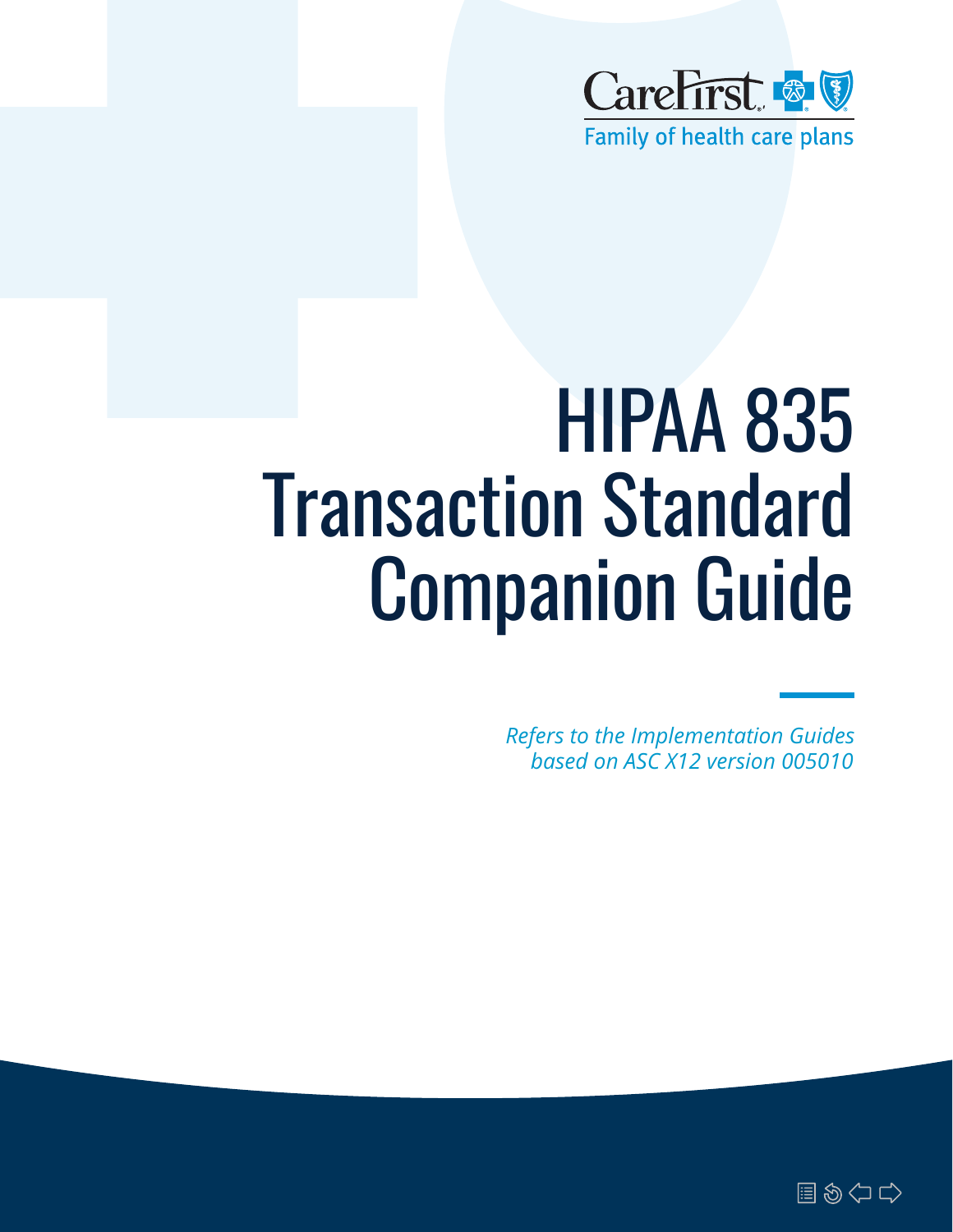# <span id="page-1-0"></span>Disclosure Statement

This Companion Guide is issued in an effort to provide Trading Partners of CareFirst BlueCross BlueShield and CareFirst BlueChoice, Inc., collectively known as "CareFirst," with the most up-to- date information related to standard transactions. Any and all information in this guide is subject to change at any time without notice. Each time you test or receive a standard transaction, we recommend that you refer to the most recently posted Companion Guide to ensure you are using the most current information available.

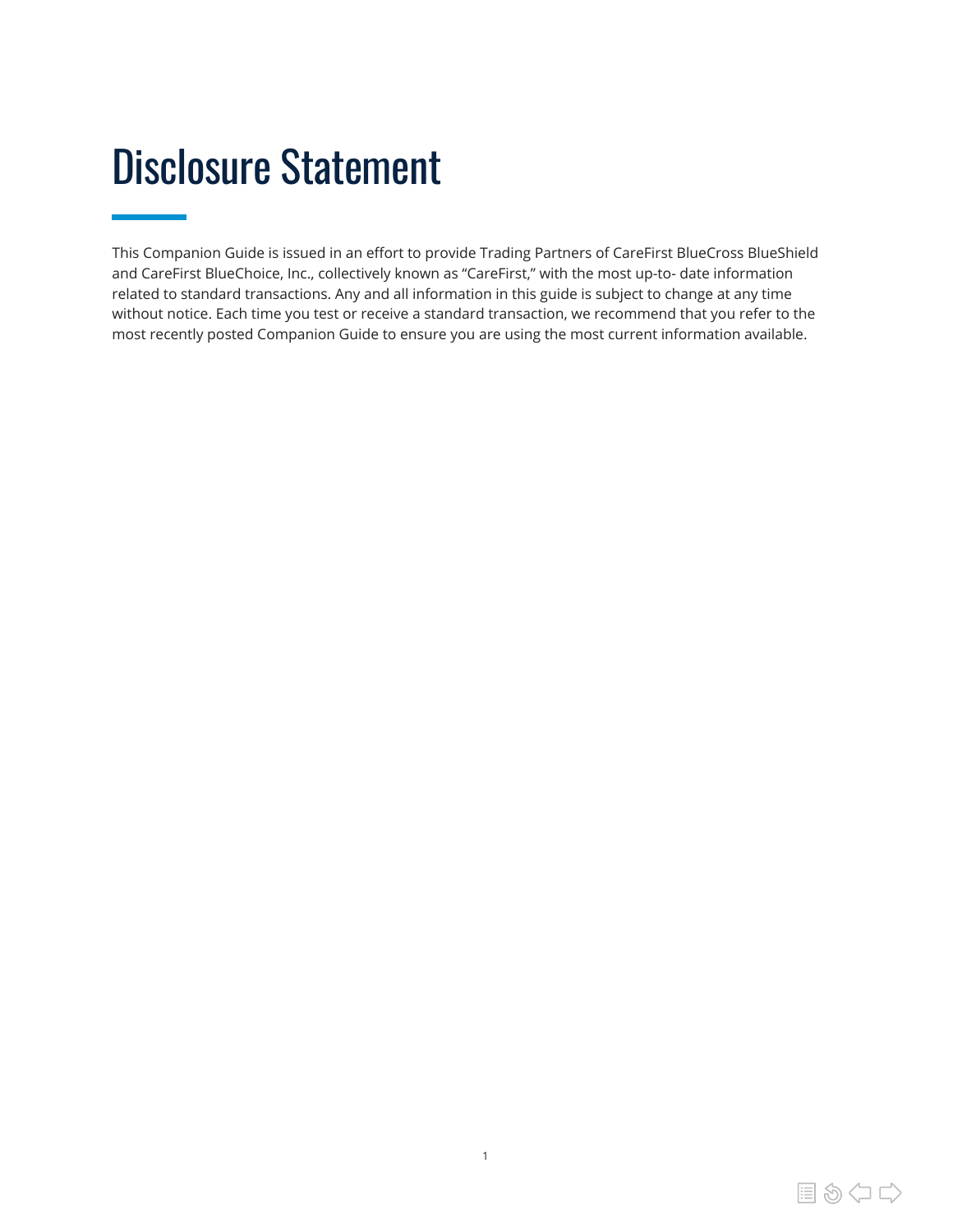# <span id="page-2-0"></span>Preface

This Companion Guide to the v5010 ASC X12N Implementation Guides and associated errata adopted under HIPAA clarifies and specifies the data content when exchanging electronically with CareFirst. Transmissions based on this companion guide, used in tandem with the v5010 ASC X12N Implementation Guides, are compliant with both ASC X12 syntax and those guides. This Companion Guide is intended to convey information that is within the framework of the ASC X12N Implementation Guides adopted for use under HIPAA. The Companion Guide is not intended to convey information that in any way exceeds the requirements or usages of data expressed in the Implementation Guides.

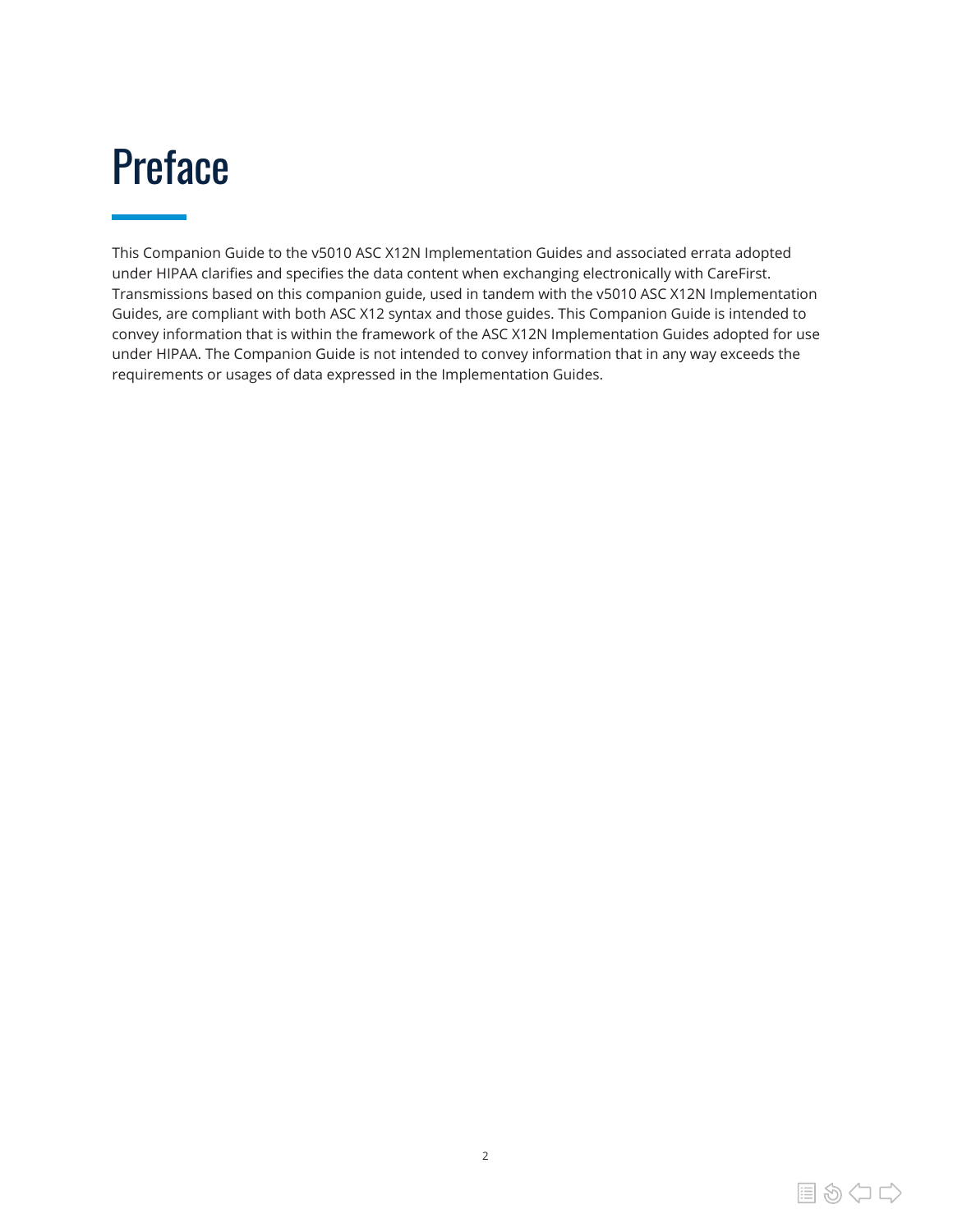# Table of Contents

| Disclosure Statement. 1                     |
|---------------------------------------------|
|                                             |
|                                             |
|                                             |
|                                             |
|                                             |
| 1.4 Additional information 4                |
|                                             |
| 2.1 Working with CareFirst 5                |
| 2.2 Trading partner registration5           |
| 2.3 Testing & certification overview5       |
| 2.4 Production status5                      |
|                                             |
| 4. Connectivity/Communications. 7           |
|                                             |
| 4.2 Transmission administrative procedures7 |
| 4.3 Communication protocol specifications 7 |
|                                             |
| 5. CareFirst Contact Information 8          |
| 5.1 EDI customer service8                   |
| 5.2 EDI technical assistance 8              |
| 5.3 Provider service number8                |
| 5.4 Applicable web-sites/email8             |

| 6. Control Segments/Envelope 9              |
|---------------------------------------------|
|                                             |
|                                             |
|                                             |
| <b>7. CareFirst Business Rules and</b>      |
| 7.1 Real time processing mode 11            |
| 7.2 CareFirst claim adjudication systems 11 |
|                                             |
| 8. Acknowledgements and/or Reports . 12     |
| 8.1 Report inventory 12                     |
| 9. Trading Partner Agreements 13            |
|                                             |
| 10. Transaction Information 14              |
| 10.1 The 835 health claim payment/advice 14 |
| 11. Appendices 18                           |
| 11.1 Implementation checklist 18            |
|                                             |
| 11.3 Transmission examples 18               |
| 11.4 Frequently asked questions 18          |
| Payment schedule 20                         |
|                                             |

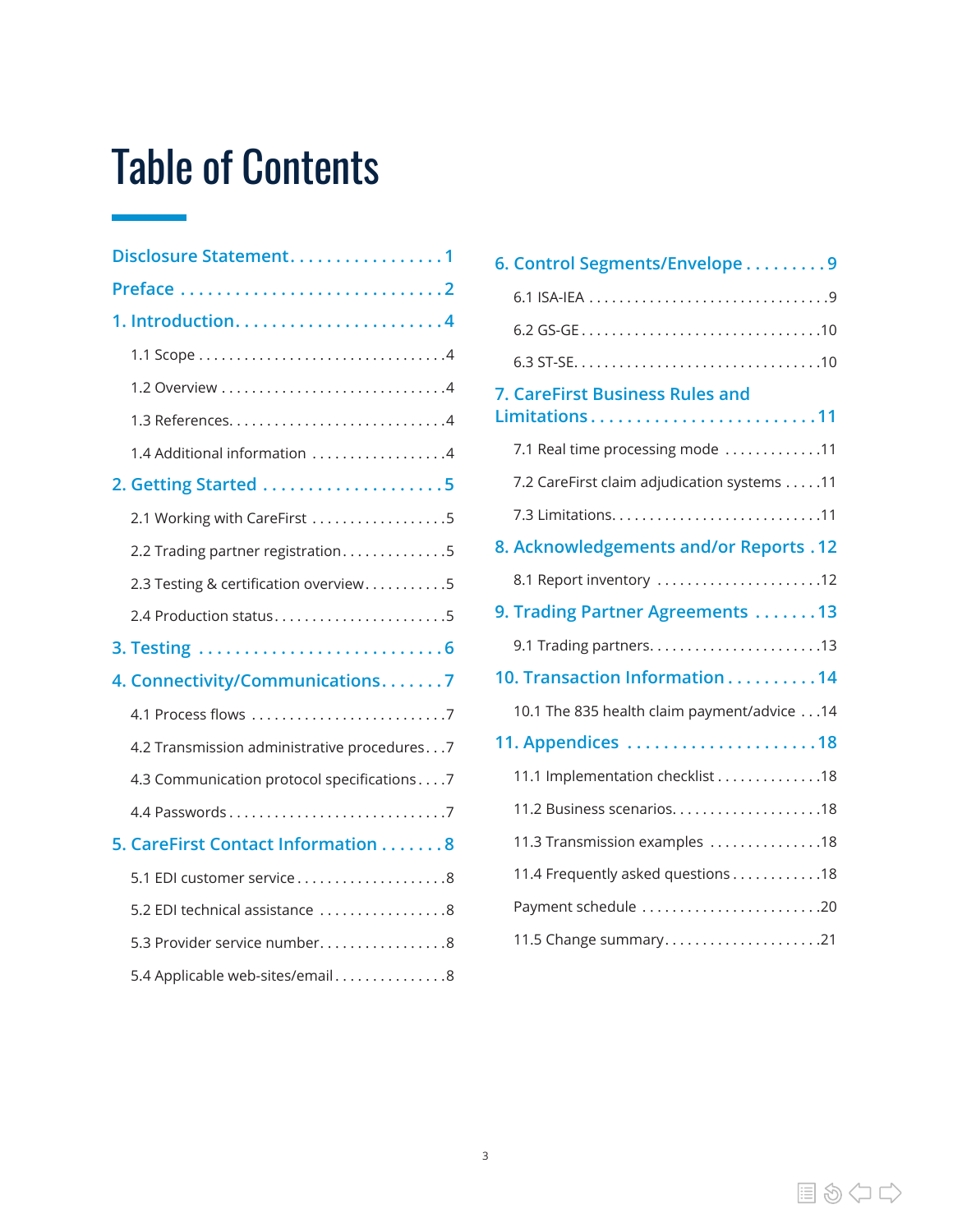# <span id="page-4-0"></span>1. Introduction

Under the Administrative Simplification provisions of the Health Insurance Portability and Accountability Act (HIPAA) of 1996, the Secretary of the Department of Health and Human Services (HHS) is directed to adopt standards to support the electronic exchange of administrative and financial health care transactions. The purpose of the Administrative Simplification portion of HIPAA is enable health information to be exchanged electronically and to adopt standards for those transactions.

### **1.1 Scope**

This companion guide is intended for CareFirst Trading Partners interested in receiving HIPAA compliant X12 835 electronic Health Claim payment/ advice transaction with CareFirst. It is intended to be used in conjunction with the X12N Implementation Guide and is not intended to contradict or exceed X12 standards. It contains information about specific CareFirst requirements for processing the X12 835 transaction.

### **1.2 Overview**

This Companion Guide is issued in an effort to provide the CareFirst trading partners with the most up-to-date information related to standard transactions. Any and all information in this guide is subject to change at any time without notice.

This Companion Guide is applicable to all lines of business within CareFirst.

This document is designed to assist both technical and business areas of trading partners who wish to receive HIPAA standard 835 transactions with CareFirst, Inc. It contains specifications for the transactions, contact information, and other information that is helpful.

All instructions in this document are written using information known at the time of publication and are subject to change.

Please use the most current version of the Companion Guide available at **[carefirst.com/](http://www.carefirst.com/electronicclaims) [electronicclaims](http://www.carefirst.com/electronicclaims)** > *Claims Submission* > *Companion Guides*. CareFirst is not responsible for the performance of software outside of its installations.

### **1.3 References**

This companion guide is an adjunct to the National Electronic Data Interchange Transaction Set Implementation Guide Health Care Claim Payment/ Advice ASC X12N (005010X221A1)

# **1.4 Additional information**

Please be sure to always use the most current version of the companion guide available at **[carefirst.com/electronicclaims](http://www.carefirst.com/electronicclaims)** > *Claims Submission*  > *Companion Guides*.

Always feel free to contact CareFirst as described in Section 5.

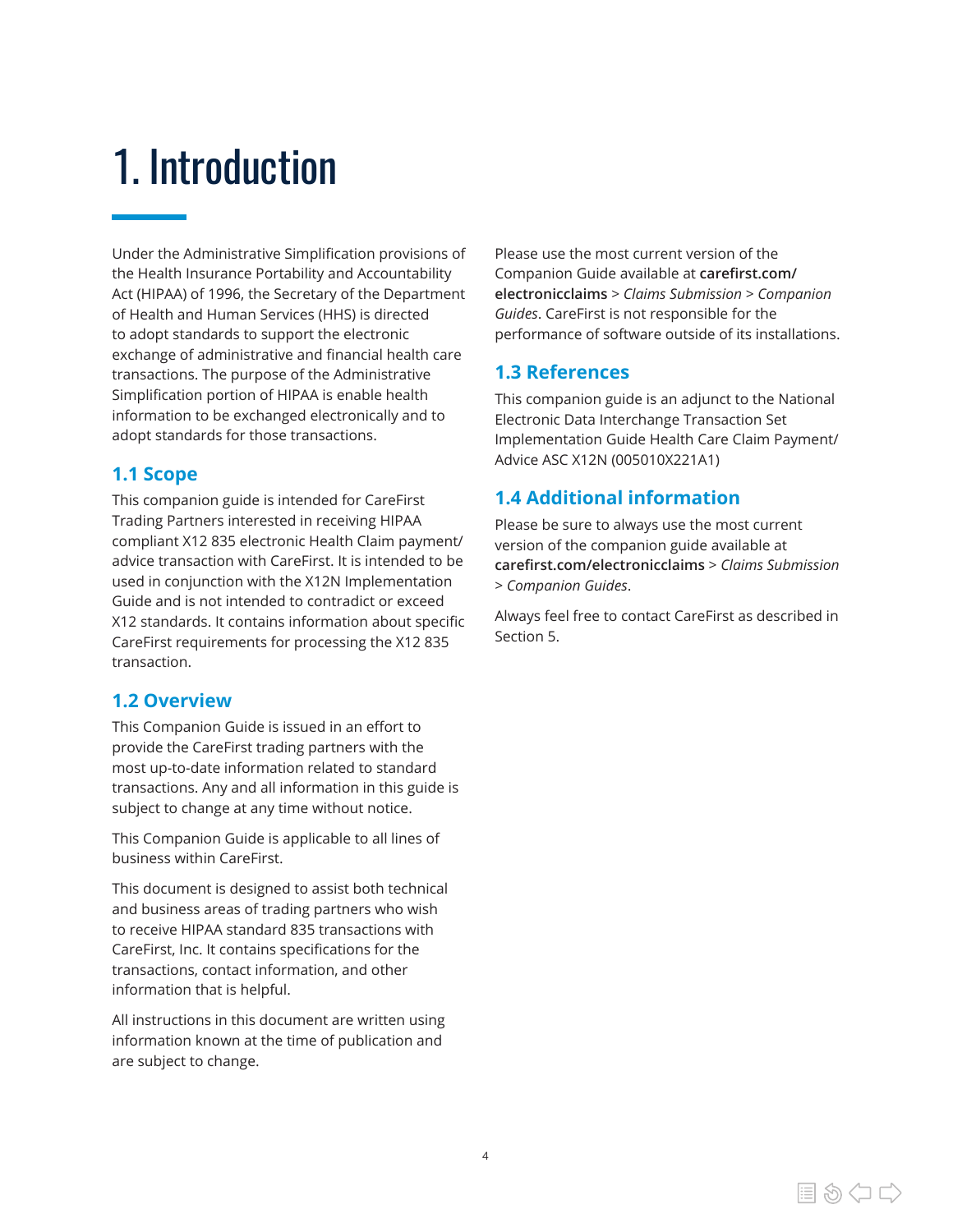# <span id="page-5-0"></span>2. Getting Started

# **2.1 Working with CareFirst**

In general, there are three steps to receiving standard 835 transactions from the CareFirst production environment:

- Registration
- Testing & certification
- Production status

CareFirst sends X12 standard transactions to any HIPAA covered entity with which it has an agreement. Prior to approving the transmission of the 835 transactions, the transactions are tested according to a specific test plan. Results are verified by both parties. Once test results are verified and approved, CareFirst advises the Trading Partner about receiving remittances from the production environment.

A receiver is typically a company that has Trading Partner status with CareFirst and is acting on behalf of a group of HIPAA covered entities (e.g., a service bureau or clearinghouse).

All potential CareFirst submitters must contact the EDI Operations Support Group (refer to the CareFirst Contact Information in Section 5) to initiate action and authorization and to receive the necessary information for proceeding.

### **2.2 Trading partner registration**

To register to receive 835 electronic transactions, a Trading partner must contact CareFirst according to the instructions in Section 5.

The requested information on Trading Partner Information Form (see Section 3) must be filled out by the Trading Partner and emailed to the EDI Operations Support Group address listed in Section 5.

### **2.3 Testing & certification overview**

CareFirst requires all potential receivers to participate in testing to ensure that transactions produce the desired results. CareFirst supplies the test data and access information to the test system. Successful completion and validation is an indication that all systems can properly send and receive the transactions.

### **2.4 Production status**

The EDI Operations Support Group will advise the new receiver when all conditions are satisfied and transmission of production transactions can begin. At that time a production certificate of trust will be issued by CareFirst to the Trading Partner.

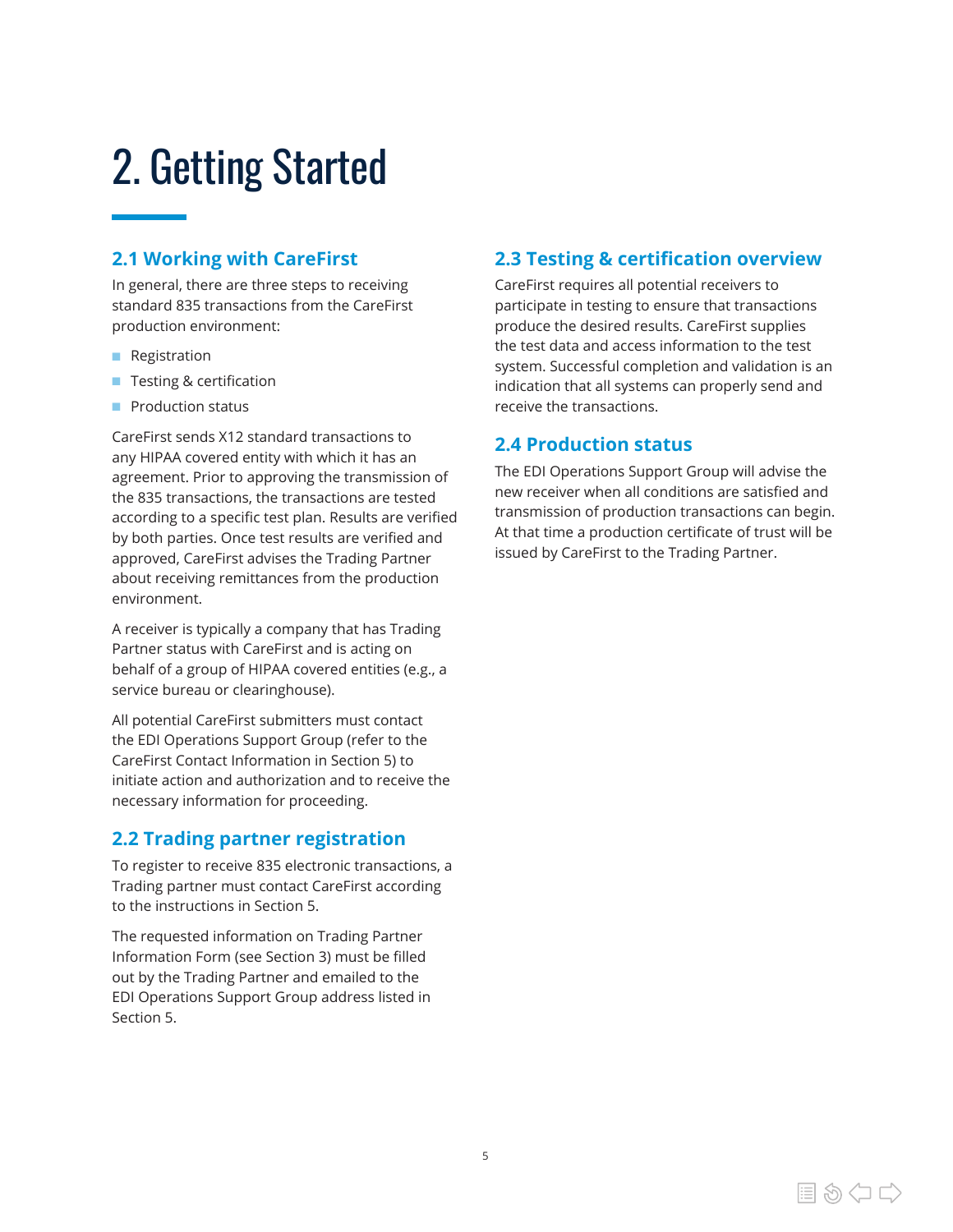# <span id="page-6-0"></span>3. Testing

CareFirst requires all potential receivers to participate in testing to ensure that transactions produce the desired results. Successful completion and validation is an indication that all systems can properly transmit and receive the transactions.

The CareFirst EDI Operations Support Group coordinates the testing activities and provides a detailed test plan and test data. Additional test cases may be added by the receiver.

Test time is available from 9 a.m. to 5 p.m. EST, Monday–Friday.

The successful completion of testing is to be verified and approved by the EDI Operations Group.

Security is verified with a certificate of trust attached to each transaction and verification of the receiving IP address. CareFirst will provide a certificate of trust to the receiving Trading Partner. A separate certificate will be available for testing. A production certificate will be issued at the successful completion of testing. The Trading Partner must provide the IP address(es) used for both testing and production submission of transactions.

The information below should be provided to CareFirst for setup so CareFirst can begin testing with Submitters. CareFirst will need to receive this information at least 30 days in advance.

Trading Partner Name:

Primary EDI Support Contact:

Primary EDI Support Contact Phone #:

Primary EDI Support Contact Email:

Primary EDI Support Contact Address:

TP Test/Production IP Address(es) Submitting Transactions: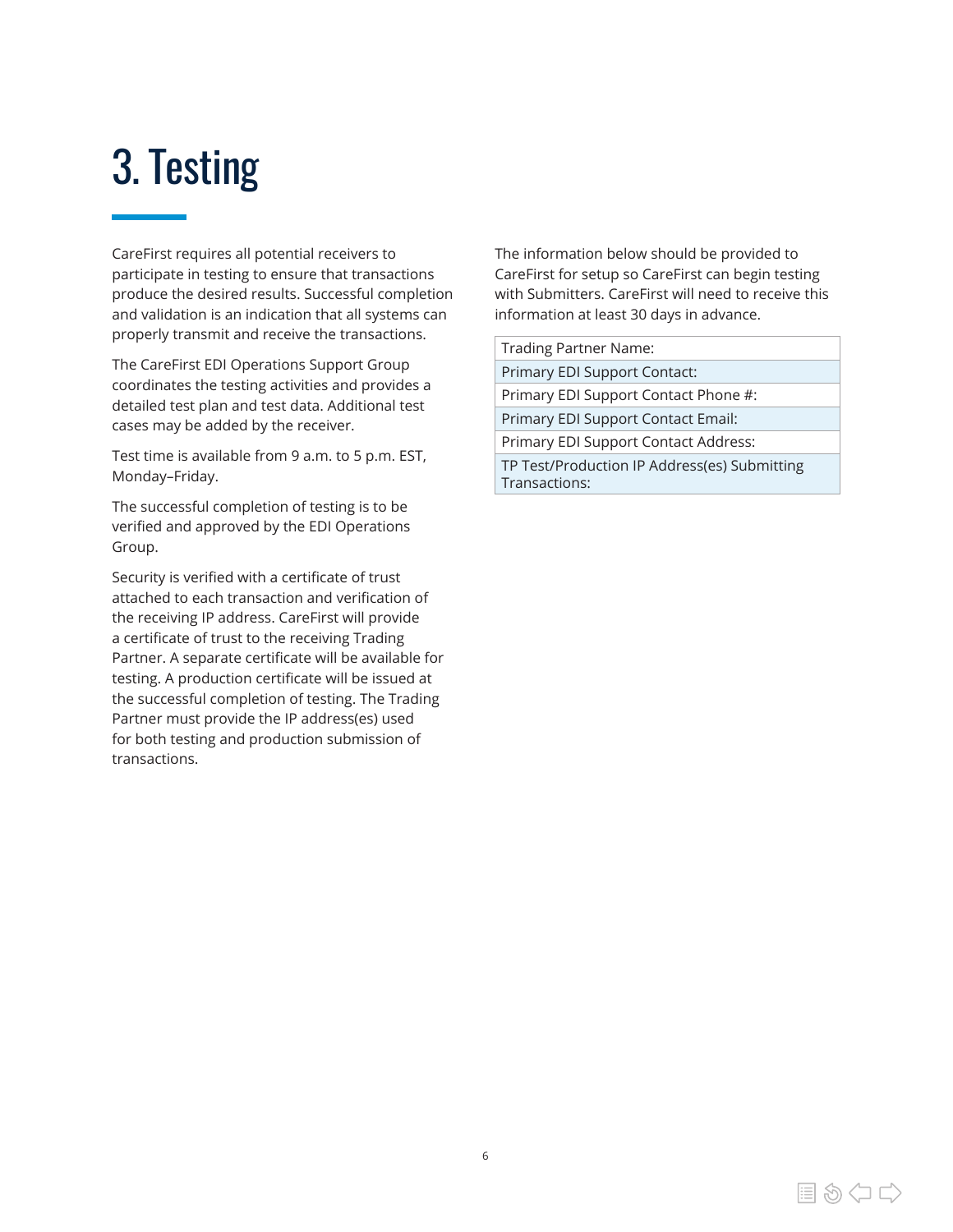# <span id="page-7-0"></span>4. Connectivity/Communications

# **4.1 Process flows**



The above illustrates the basic creation steps and flow of the 835 remittance transactions.

### **4.2 Transmission administrative procedures**

#### **4.2.1 Schedule, availability and downtime notification**

The CareFirst production system is available 24 hours per day, 7 days per week for the 835 remittance transaction. There are occasional downtimes for system maintenance that are scheduled outside of normal business hours.

#### **4.2.2 Re-transmission procedures**

CareFirst will retransmit a transaction when the Trading Partner returns an MDN that indicates the original transmission failed.

### **4.3 Communication protocol specifications**

CareFirst uses TIBCO BusinessConnect™ enterprise-level B2B as the gateway to exchange HIPAA transactions via AS2 protocol. Trading

Partners will be expected to provide 2 security certificates, one for Test and one for Production. Additional setup information such as the IP address of the receiving system and the Trading Partner Identifier will be requested.

### **4.4 Passwords**

Logon and passwords are replaced by the use of security certificates and verification of submitting IP addresses. CareFirst will transmit the certificate supplied by the Trading Partner with every transaction. There are separate certificates for test and production.

CareFirst security is maintained on three levels:

- 1. Verification of a certificate of trust attached to each transaction.
- 2. Verification of the IP address submitting the transaction (supplied by the submitter).
- 3. Verification of the Trading Partner ID (in the ISA segment) supplied by CareFirst.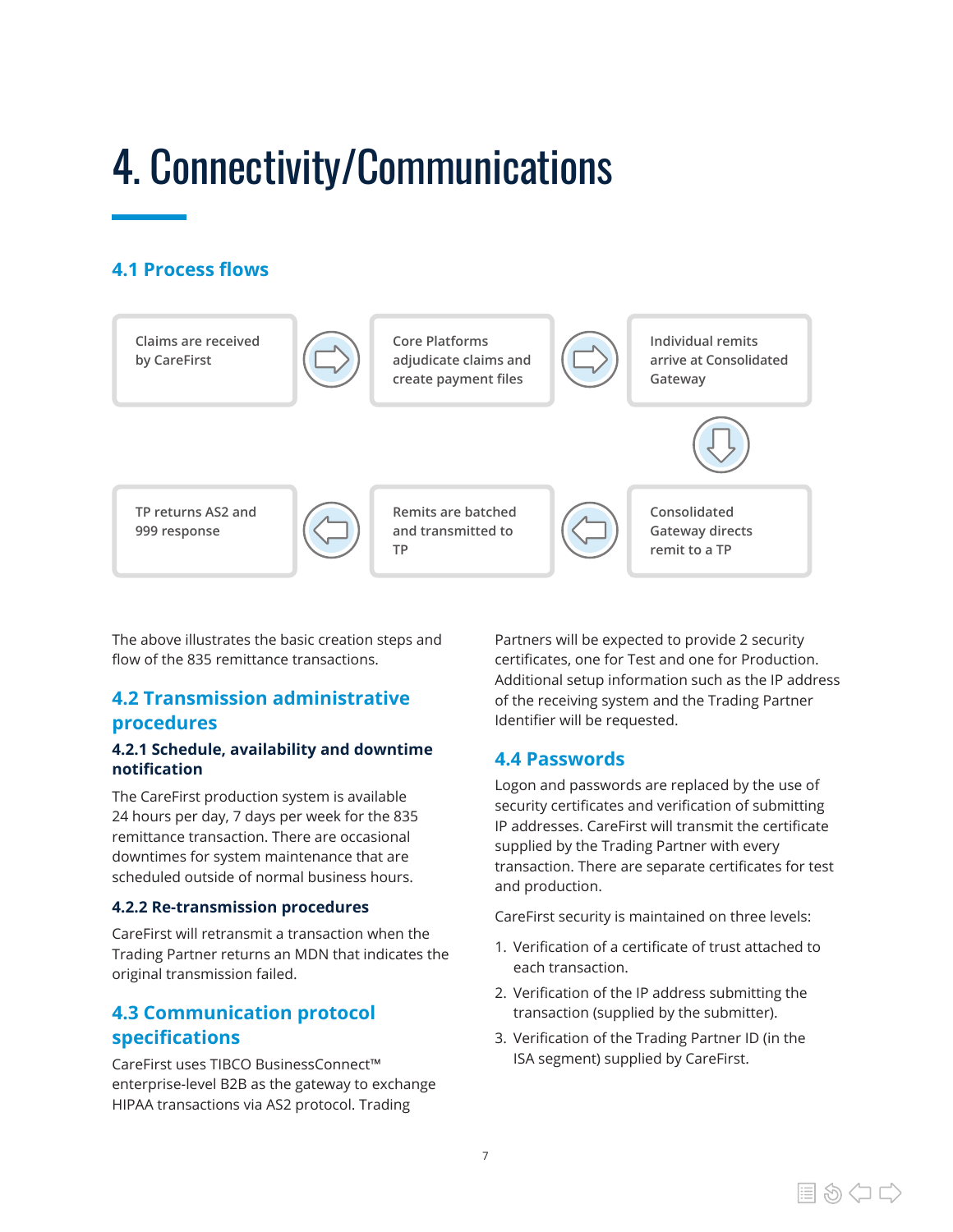# <span id="page-8-0"></span>5. CareFirst Contact Information

### **5.1 EDI customer service**

All inquiries and comments regarding initiation, set-up, testing, and receipt of HIPAA transactions should be directed to **[EDIdirectsubmission@carefirst.com](mailto:EDIdirectsubmission%40carefirst.com?subject=)**.

Support for all EDI Transactions is provided by the HelpDesk during normal business hours at (877) 526-8390 or at **[EDIdirectsubmission@carefirst.com](mailto:EDIdirectsubmission%40carefirst.com?subject=)**.

# **5.2 EDI technical assistance**

All inquiries and comments regarding initiation, set-up, testing, and receipt of HIPAA transactions should be directed to **[EDIdirectsubmission@carefirst.com](mailto:EDIdirectsubmission%40carefirst.com?subject=)**.

Support for all EDI Transactions is provided by the HelpDesk during normal business hours at (877) 526-8390 or at **[EDIdirectsubmission@carefirst.com](mailto:EDIdirectsubmission%40carefirst.com?subject=)**.

# **5.3 Provider service number**

All inquiries and comments regarding initiation, set-up, testing, and receipt of HIPAA transactions should be directed to **[EDIdirectsubmission@carefirst.com](mailto:EDIdirectsubmission%40carefirst.com?subject=)**.

Support for all EDI Transactions is provided by the HelpDesk during normal business hours at (877) 526-8390 or at **[EDIdirectsubmission@carefirst.com](mailto:EDIdirectsubmission%40carefirst.com?subject=)**.

All inquiries and comments regarding adjudication outcomes, such as service line payment amount, service line denial, patient liability, etc., should be directed to Provider Services. Appropriate contact information is available online at **[carefirst.com/providers](http://www.carefirst.com/providers)**.

# **5.4 Applicable web-sites/email**

All inquiries and comments regarding initiation, set-up, testing, and submission of HIPAA transactions should be directed to **[EDIdirectsubmission@carefirst.com](mailto:EDIdirectsubmission%40carefirst.com?subject=)**.

Support for all EDI Transactions is provided by the HelpDesk during normal business hours at (877) 526-8390 or at **[EDIdirectsubmission@carefirst.com](mailto:EDIdirectsubmission%40carefirst.com?subject=)**.

The most current version of this companion guide is available on the CareFirst website at **[carefirst.com/electronicclaims](http://carefirst.com/electronicclaims)** > *Claims Submission*  > *Companion Guides*.

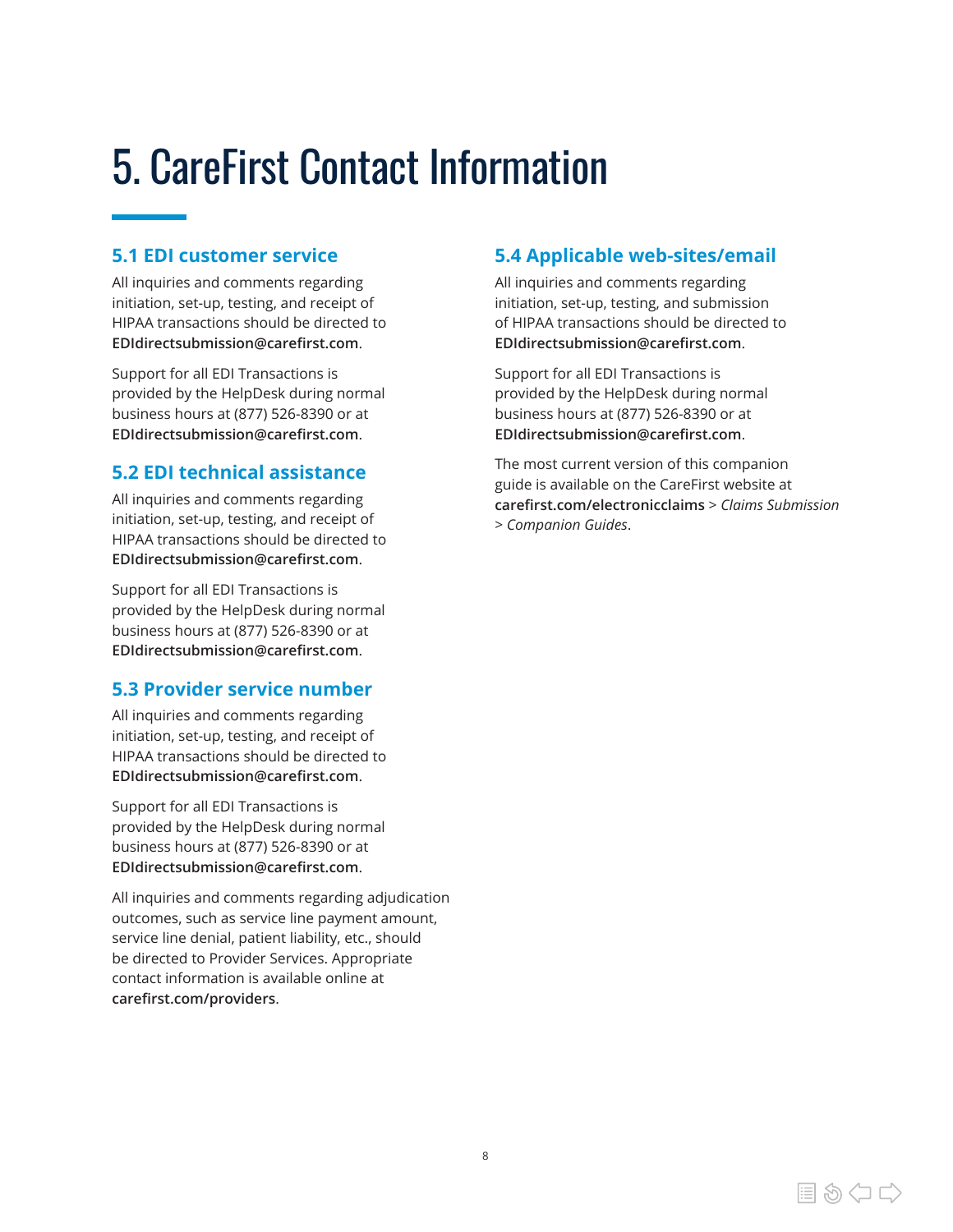# <span id="page-9-0"></span>[6. Control Segments/Envelope](mailto:EDIdirectsubmission%40carefirst.com?subject=)

# **6.1 ISA-IEA**

This section describes the values utilized by CareFirst in the ISA and IEA segments.

| <b>IG Page</b> | <b>Reference</b>  | <b>X12 Element Name</b>                 | <b>Length</b>  | <b>Valid Values/Notes/Comments</b>                                                            |
|----------------|-------------------|-----------------------------------------|----------------|-----------------------------------------------------------------------------------------------|
| C.4            | ISA01             | Authorization Information<br>Qualifier  | $\overline{2}$ | Must be "00"-no authorization information<br>present.                                         |
| C.4            | <b>ISA03</b>      | Security Information Qualifier          | $\overline{2}$ | Must be "00"-no security information<br>present.                                              |
| C.4            | <b>ISA05</b>      | Interchange ID Qualifier                | $\overline{2}$ | Must be "ZZ"-Mutually defined                                                                 |
| C.4            | <b>ISA06</b>      | Interchange Sender ID                   | 15             | Must be "CFGATEWAY"-the CareFirst Sender<br>ID. The value is left justified and space filled. |
| C.5            | ISA07             | Interchange ID Qualifier                | $\overline{2}$ | Must be "ZZ"                                                                                  |
| C.5            | ISA08             | Interchange Receiver ID                 | 15             | Must be the Trading Partner ID. The value is<br>left justified and space filled.              |
| C.5            | ISA09             | Interchange Date                        | 6              | Must be YYMMDD                                                                                |
| C.5            | ISA <sub>10</sub> | Interchange Time                        | 4              | Must be HHMM                                                                                  |
| C.5            | <b>ISA11</b>      | <b>Repetition Separator</b>             | 1              | Must be "{"                                                                                   |
| C.5            | ISA12             | Interchange Control Version<br>Number   | 5              | Must be "00501"                                                                               |
| C.5            | <b>ISA13</b>      | Interchange Control Number              | 9              | 9 digit unique number. ISA13 must be<br>identical to the value in IEA02.                      |
| C.6            | ISA14             | Acknowledgement Indicator               | 1              | Must be "0"-no interchange<br>acknowledgement requested.                                      |
| C.6            | <b>ISA15</b>      | Usage Indicator                         | 1              | Must be "T" or "P". NOTE: test system rejects<br>P; Production system rejects T.              |
| C.6            | <b>ISA16</b>      | Component Element Separator             | 1              | Must be ":"                                                                                   |
| C.10           | IEA01             | Number of included Functional<br>Groups | 1/5            | Must be "1"                                                                                   |
| C.10           | IEA02             | Interchange Control Number              | 9/9            | IEA02 must be identical to ISA13                                                              |

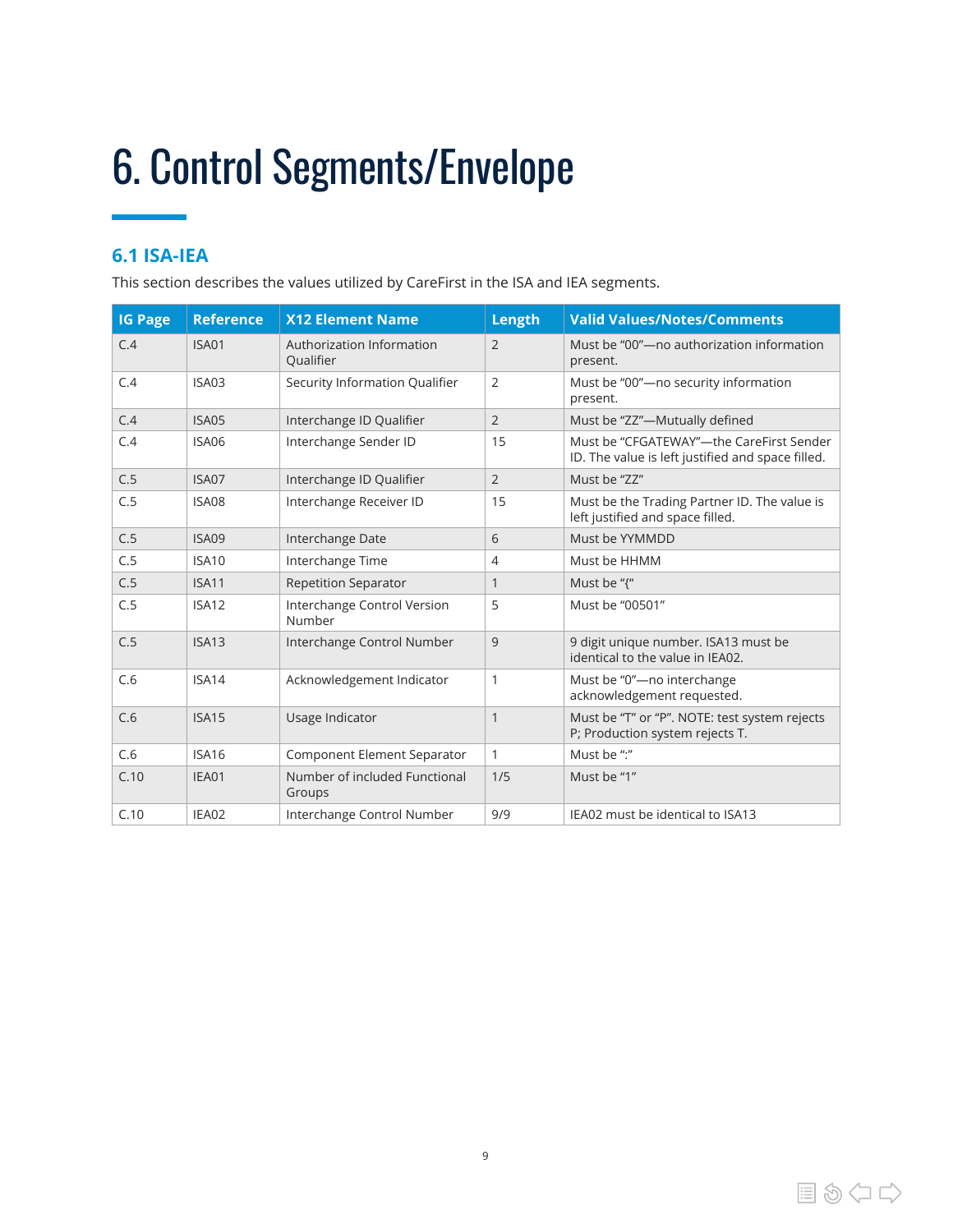#### <span id="page-10-0"></span>**6. Control Segments/Envelope**

### **6.2 GS-GE**

| <b>IG Page</b> | <b>Reference</b> | <b>X12 Element Name</b>                              | Length | <b>Valid Values/Notes/Comments</b>                                        |
|----------------|------------------|------------------------------------------------------|--------|---------------------------------------------------------------------------|
| C.7            | GS01             | <b>Functional Identifier Code</b>                    | 2/2    | Must be "HP"-Health Care Claim Payment/<br>Advice                         |
| C.7            | GSO2             | Application Sender's Code                            | 2/15   | Must be "CFGATEWAY"-the CareFirst Sender<br>ID.                           |
| C.7            | GS03             | Application Receiver's Code                          | 2/15   | Must be the Trading Partner ID.                                           |
| C.8            | GS04             | Date                                                 | 8/8    | CCYYMMDD-Functional group creation<br>date.                               |
| C.8            | GS05             | Time                                                 | 4/8    | <b>HHMMSS</b>                                                             |
| C.8            | GS06             | Group Control Number                                 | 1/9    | The Functional Group Control Number in<br>GS06 must be identical to GE02. |
| C.8            | <b>GS07</b>      | Responsible Agency Code                              | 1/2    | Must be "X"                                                               |
| C.8            | GS08             | Version/ Release/ Industry<br><b>Identifier Code</b> | 1/12   | Must be "005010X221A1"                                                    |
| C.9            | GE01             | Number of Transaction Sets<br>Included               | 1/6    | Must be populated                                                         |
| C.9            | GE02             | Group Control Number                                 | 1/9    | The Functional Group Control Number in<br>GE02 must be identical to GS06. |

This section describes the values utilized by CareFirst in the GS and GE segments.

### **6.3 ST-SE**

CareFirst utilizes standard HIPAA values in the ST and SE segments.

| <b>IG Page</b> | <b>Reference</b> | X12 Element Name                       | Length | <b>Valid Values/Notes/Comments</b>                                         |
|----------------|------------------|----------------------------------------|--------|----------------------------------------------------------------------------|
| 61             | ST <sub>01</sub> | Transaction Set Identifier Code        | 3/3    | Must be "835"                                                              |
| 61             | ST <sub>02</sub> | <b>Transaction Set Control Number</b>  | 4/9    | The Transaction Set Control Numbers in ST02<br>and SE02 must be identical. |
| 62             | ST03             | Implementation Convention<br>Reference | 1/35   | Not used                                                                   |
| 200            | SE <sub>01</sub> | Number of Included Segments            | 1/10   | Count of data segments including ST and SE<br>Segments.                    |
| 200            | SE <sub>02</sub> | <b>Transaction Set Control Number</b>  | 4/9    | The Transaction Set Control Numbers in ST02<br>and SE02 must be identical. |

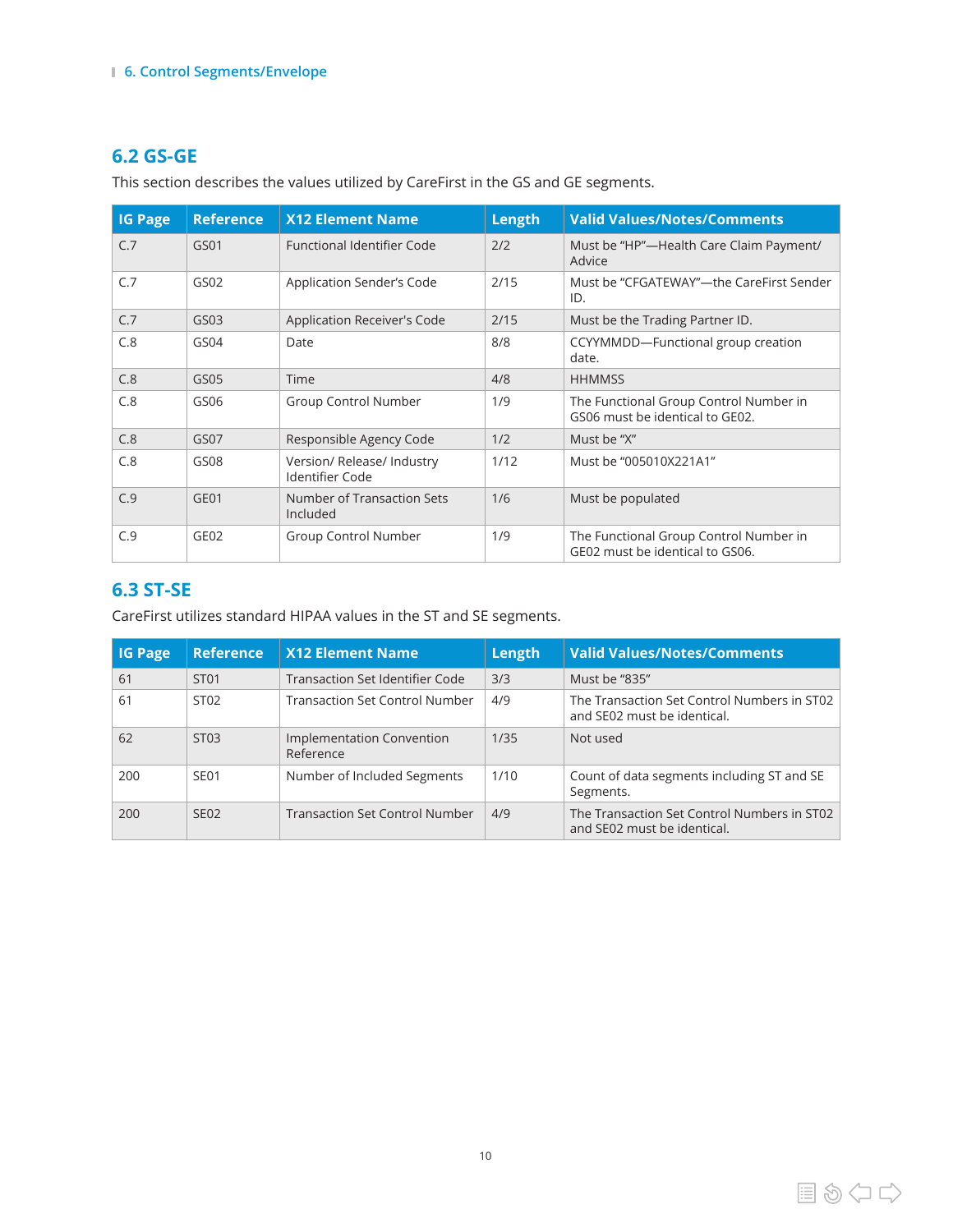# <span id="page-11-0"></span>7. CareFirst Business Rules and Limitations

# **7.1 Real time processing mode**

CareFirst does not support real time 835 transactions.

# **7.2 CareFirst claim adjudication systems**

CareFirst generates payments from 3 separate core claim adjudication systems. The systems are Facets, FEP, and NASCO. Each core claim system has an independent schedule to pay a given provider. See the payment schedule in Section 11 for specific details.

Each core claim system has separate business rules to group together claims for a payment within the payment cycle. Claims from different systems will never be grouped together to produce a combined (single) payment.

Each core claim system has separate business rules to label a payment with the primary provider identifier (NPI).

# **7.3 Limitations**

CareFirst can issue an administrative check using a manual process that is not part of the claim adjudication cycle. An administrative check will not generate a corresponding 835 Health Care Claim Payment/Advice.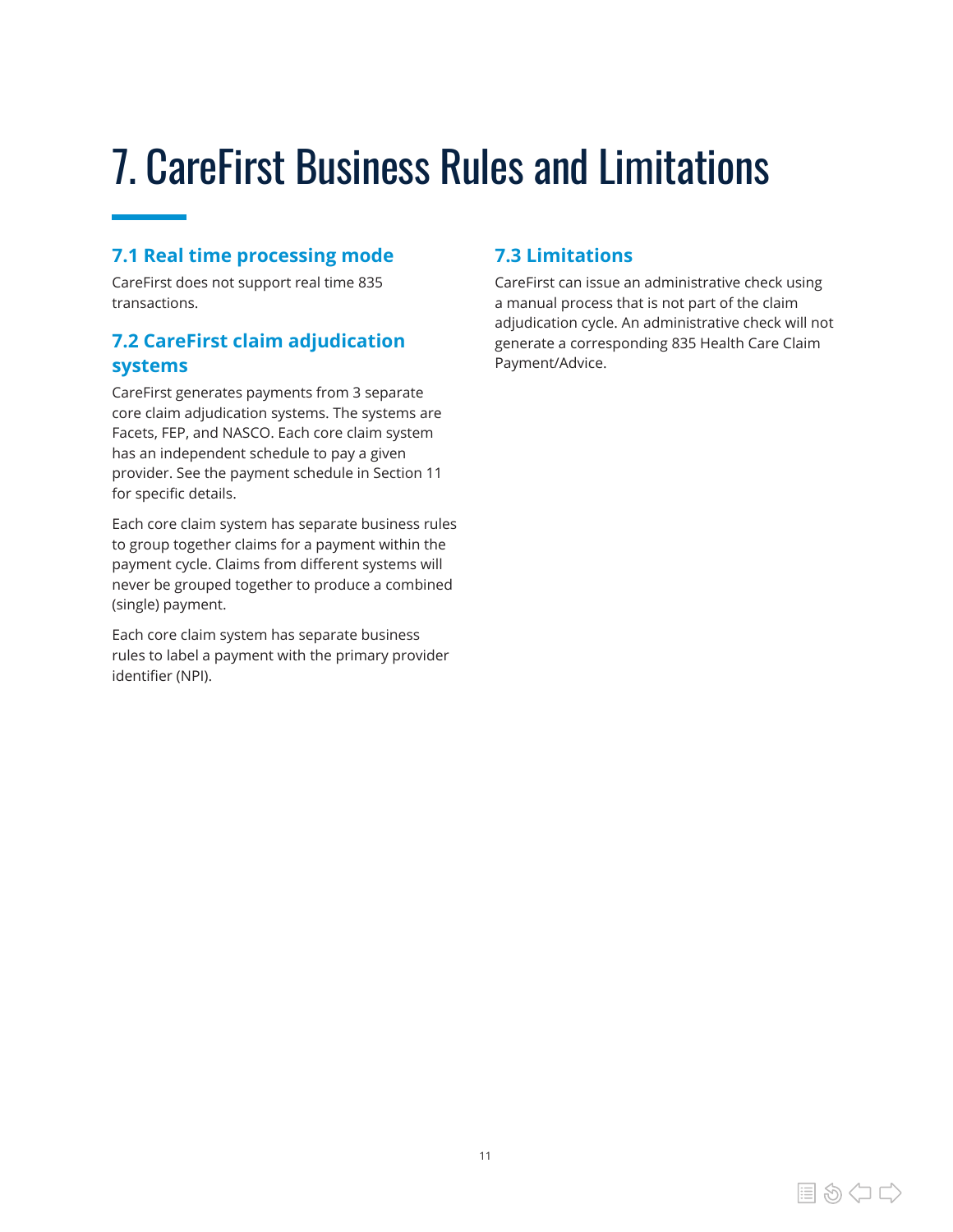# <span id="page-12-0"></span>8. Acknowledgements and/or Reports

The recipient of an 835 Health Claim Payment/ Advice must return a 999 to acknowledge receipt of all transactions.

The TA1 Interchange Acknowledgement is used to indicate a rejection (aka a negative acknowledgement) of the ISA/IEA Interchange containing the 835 Health Claim Payment/Advice.

### **8.1 Report inventory**

There are no reports regarding the 835 transaction available to trading partners.

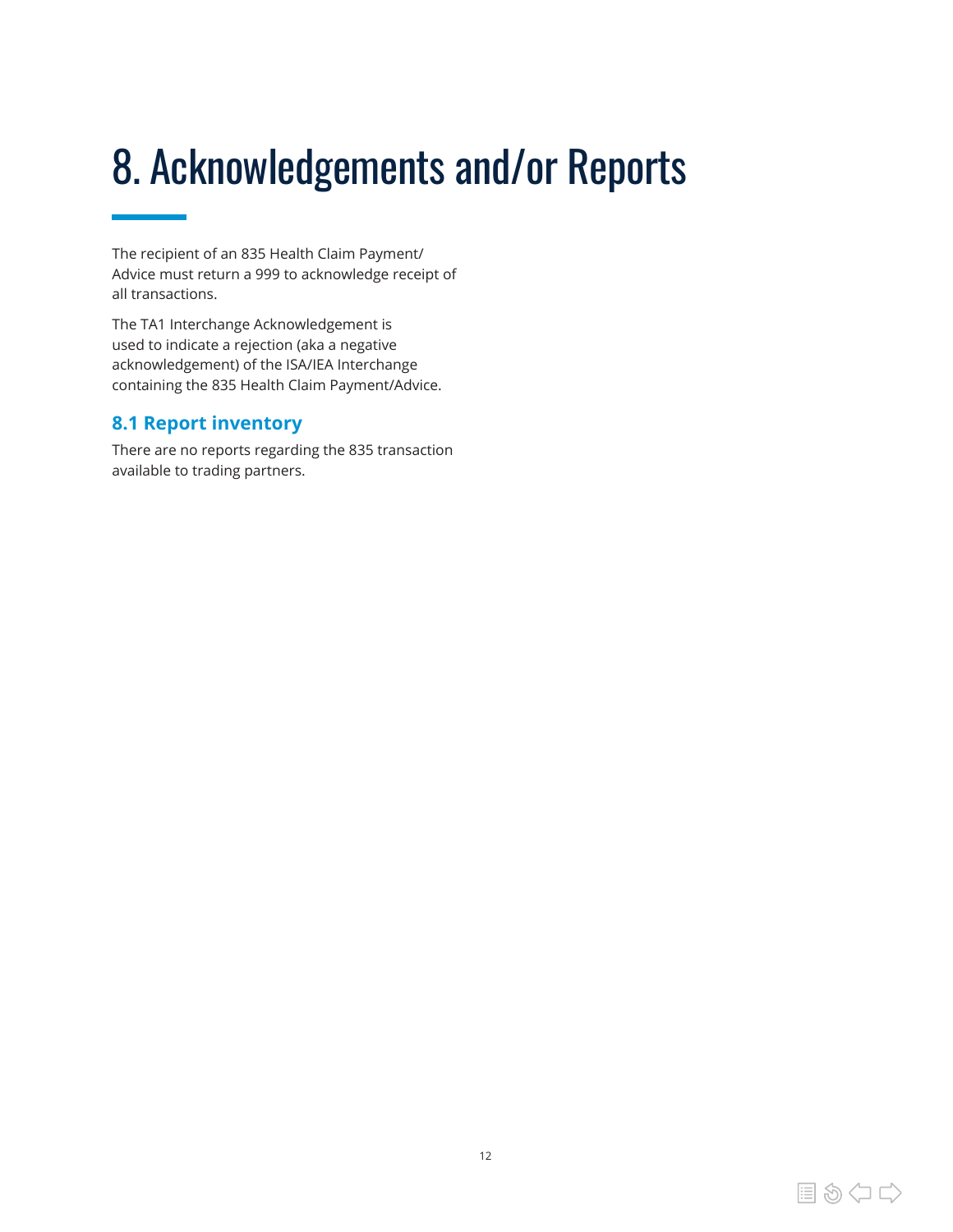# <span id="page-13-0"></span>9. Trading Partner Agreements

# **9.1 Trading partners**

All inquiries and comments regarding trading partner relationships with CareFirst should be addressed by contacting CareFirst using the information in Section 5.

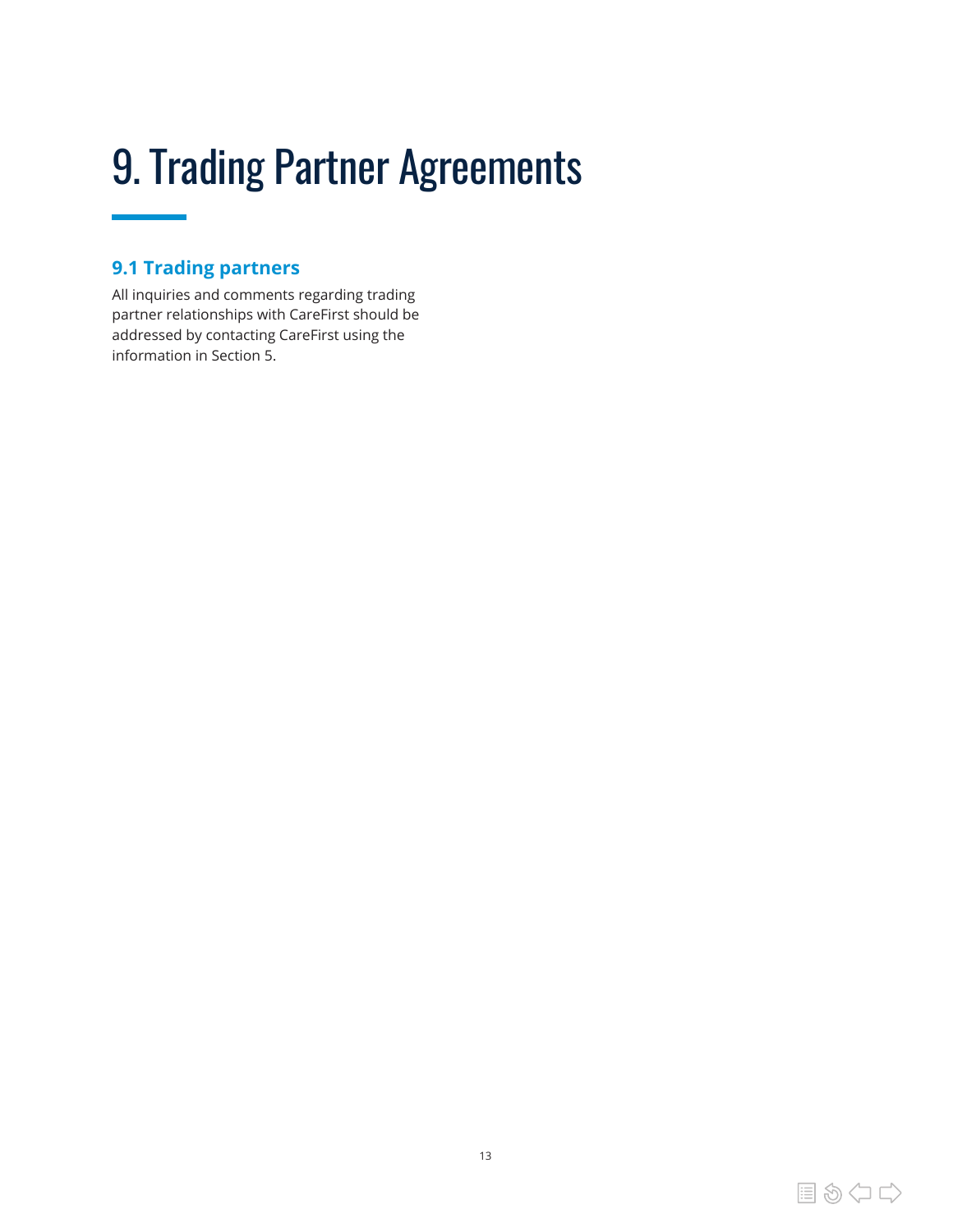# <span id="page-14-0"></span>10. Transaction Information

# **10.1 The 835 health claim payment/advice**

This section describes the values utilized by CareFirst.

| IG<br>Page | Loop<br>ID |       | Reference   X12 Element Name     | <b>Codes</b>                           | Length | <b>Valid Values/Notes/</b><br><b>Comments</b>                                                                                                                                                                                                                                                                                                |
|------------|------------|-------|----------------------------------|----------------------------------------|--------|----------------------------------------------------------------------------------------------------------------------------------------------------------------------------------------------------------------------------------------------------------------------------------------------------------------------------------------------|
| 70         | <b>NA</b>  | BPR01 | <b>Transaction Handling code</b> | H, I                                   | 1/2    | CareFirst will only use H<br>(notification) or I (remittance<br>information only).                                                                                                                                                                                                                                                           |
| 71         | <b>NA</b>  | BPR03 | Credit/Debit Flag code           | C                                      | 1/1    | CareFirst will always use C<br>(credit).                                                                                                                                                                                                                                                                                                     |
| 72         | <b>NA</b>  | BPR04 | Payment Method Code              | ACH, CHK,<br><b>NON</b>                | 3/3    | CareFirst will use ACH for<br>payments by EFT, CHK for<br>payments by check, and NON<br>for no payment.                                                                                                                                                                                                                                      |
| 72         | <b>NA</b>  | BPR05 | Payment Format Code              | <b>CCP</b>                             | 1/10   | CareFirst will use CCP when the<br>payment method is ACH.                                                                                                                                                                                                                                                                                    |
| 73         | <b>NA</b>  | BPR06 | DFI ID Number Qualifier          | 01                                     | 2/2    | CareFirst will use 01 when the<br>payment method is ACH.                                                                                                                                                                                                                                                                                     |
| 73         | <b>NA</b>  | BPR09 | <b>Account Number</b>            |                                        | 1/35   | CareFirst will use separate<br>account numbers for CFMI and<br>GHMSI payments.                                                                                                                                                                                                                                                               |
| 74         | <b>NA</b>  | BPR10 | Originating Company Identifier   |                                        | 10/10  | CFMI: 1521385894<br>GHMSI: 1530078070<br>BlueChoice: 1530078070,<br>1521358219<br>Dental Network HMO:<br>1521840919<br>First Care: 1521962376                                                                                                                                                                                                |
| 75         | <b>NA</b>  | BPR12 | DFI ID Number Qualifier          | 01                                     | 2/2    | CareFirst will use 01 when the<br>payment method is ACH.                                                                                                                                                                                                                                                                                     |
| 76         | <b>NA</b>  | BPR14 | Account Number Qualifier         | DA, SG                                 | 1/3    | CareFirst will support both DA<br>and SG.                                                                                                                                                                                                                                                                                                    |
| 77         | <b>NA</b>  | TRN02 | <b>Check or EFT Trace Number</b> | Variable<br>by Core<br>claim<br>system | 1/50   | Facets: Voucher number if there<br>is a payment; date + internal<br>tracking number if there is no<br>payment.<br>FEP: Check number if there<br>is a payment; date + internal<br>sequence number if there is<br>no payment. NASCO: Check<br>number if there is a payment;<br>F + financial document serial<br>number if there is no payment. |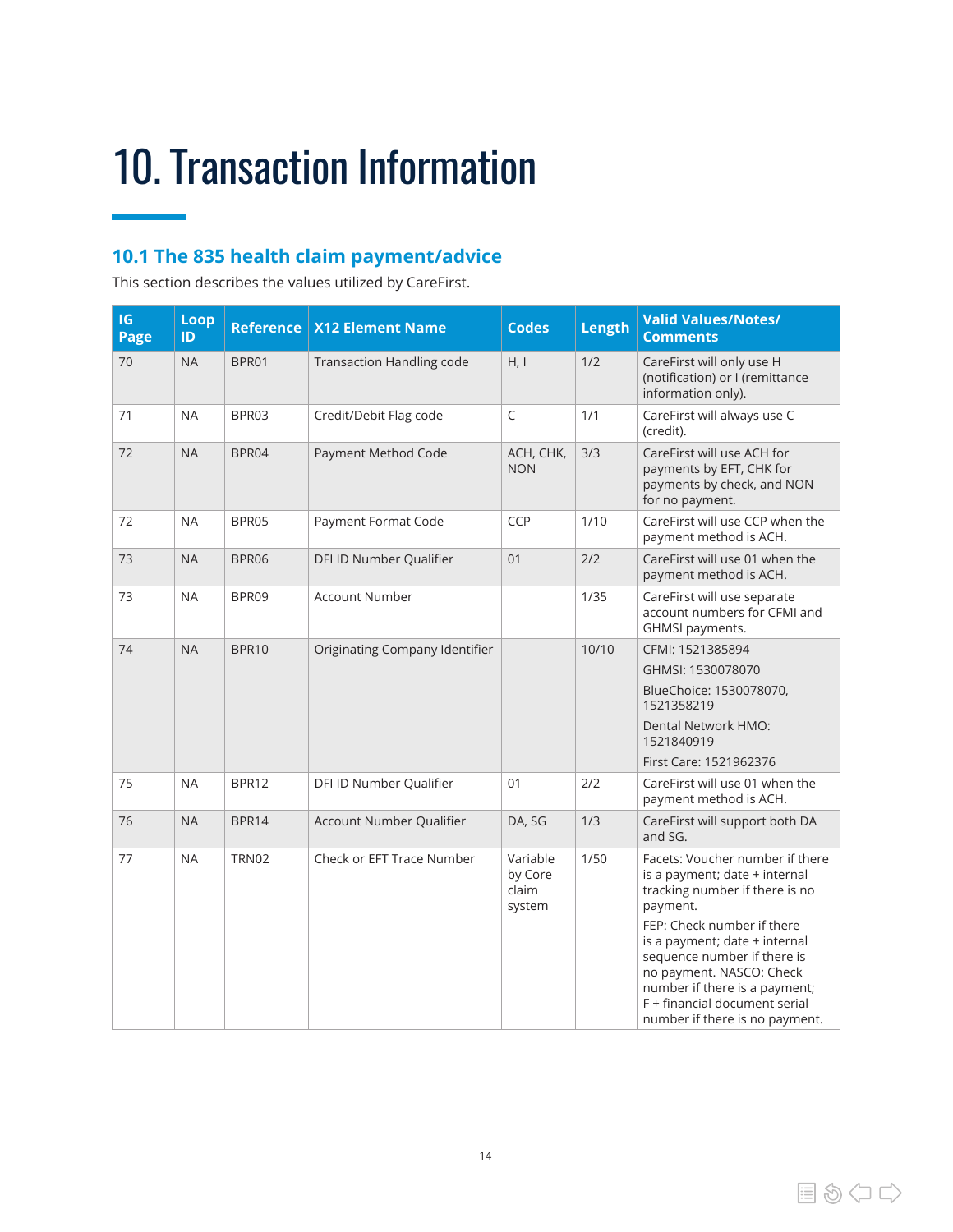| <b>IG</b><br>Page | Loop<br>ID | <b>Reference</b> | <b>X12 Element Name</b>                      | <b>Codes</b>      | Length | <b>Valid Values/Notes/</b><br><b>Comments</b>                                                                                                                                                                                                                                                                      |
|-------------------|------------|------------------|----------------------------------------------|-------------------|--------|--------------------------------------------------------------------------------------------------------------------------------------------------------------------------------------------------------------------------------------------------------------------------------------------------------------------|
| 77                | <b>NA</b>  | TRN03            | Originating Company Identifier               |                   | 10/10  | CFMI: 1521385894                                                                                                                                                                                                                                                                                                   |
|                   |            |                  |                                              |                   |        | GHMSI: 1530078070                                                                                                                                                                                                                                                                                                  |
|                   |            |                  |                                              |                   |        | BlueChoice: 1530078070,<br>1521358219                                                                                                                                                                                                                                                                              |
|                   |            |                  |                                              |                   |        | Dental Network HMO:<br>1521840919                                                                                                                                                                                                                                                                                  |
|                   |            |                  |                                              |                   |        | First Care: 1521962376                                                                                                                                                                                                                                                                                             |
| 87                | 1000<br>Α  | N <sub>102</sub> | Payer Name                                   |                   | 1/60   | GHMSI, CAREFIRST BLUECHOICE,<br>CAREFIRST BLUE CHOICE,<br>CAREFIRST OF MARYLAND<br>INC, CAREFIRST BLUECROSS<br>BLUESHIELD OF MD, NATIONAL<br>ACCOUNTS DEDICATED SERVICE,<br>THE DENTAL NETWORK HMO,<br>FIRST CARE, INC.                                                                                            |
| 103               | 1000<br>B  | N103             | Payee Identification Code<br>Qualifier       | XX, FI            | 1/2    | CareFirst will use XX when the<br>billing NPI is available at the<br>remittance level, and FI when<br>the NPI is not available.                                                                                                                                                                                    |
| 103               | 1000<br>B  | N104             | Payee Identification Code                    |                   | 2/80   | Facets: The NPI from the<br>provider source system<br>(associated with the internal<br>legacy provider ID).<br>FEP: Claims are grouped by<br>billing. NPI. Claims that do<br>not have an NPI are grouped<br>together, and the tax ID will<br>be used.<br>NASCO: The NPI from the first<br>claim in the remittance. |
| 107               | 1000<br>B  | REF01            | Payee Additional Identification<br>Qualifier | TJ, PQ            | 2/3    | CareFirst will use TJ when the<br>primary payee identification is<br>NPI, and PQ when the primary<br>identification is the Tax ID.                                                                                                                                                                                 |
| 108               | 1000<br>B  | REF02            | Payee Additional Identifier                  |                   | 1/50   | CareFirst will use the Tax<br>ID when the primary payee<br>identification is NPI, and<br>CareFirst legacy ID when the<br>primary identification is the Tax<br>ID.                                                                                                                                                  |
| 123               | 2100       | CLP01            | <b>Patient Control Number</b>                |                   | 1/38   | CareFirst will use the patient<br>control number from the<br>originating 837, or the value<br>submitted on a paper claim.<br>Otherwise, CareFirst will<br>use zero.                                                                                                                                                |
| 124               | 2100       | CLP02            | Claim Status Code                            | 1, 2, 3, 4,<br>22 | 1/2    | CareFirst will use 1 when<br>processing as primary, 2 when<br>processing as secondary, 3 when<br>processing as tertiary, 4 when<br>all services are denied, and<br>22 when reversing a previous<br>payment.                                                                                                        |

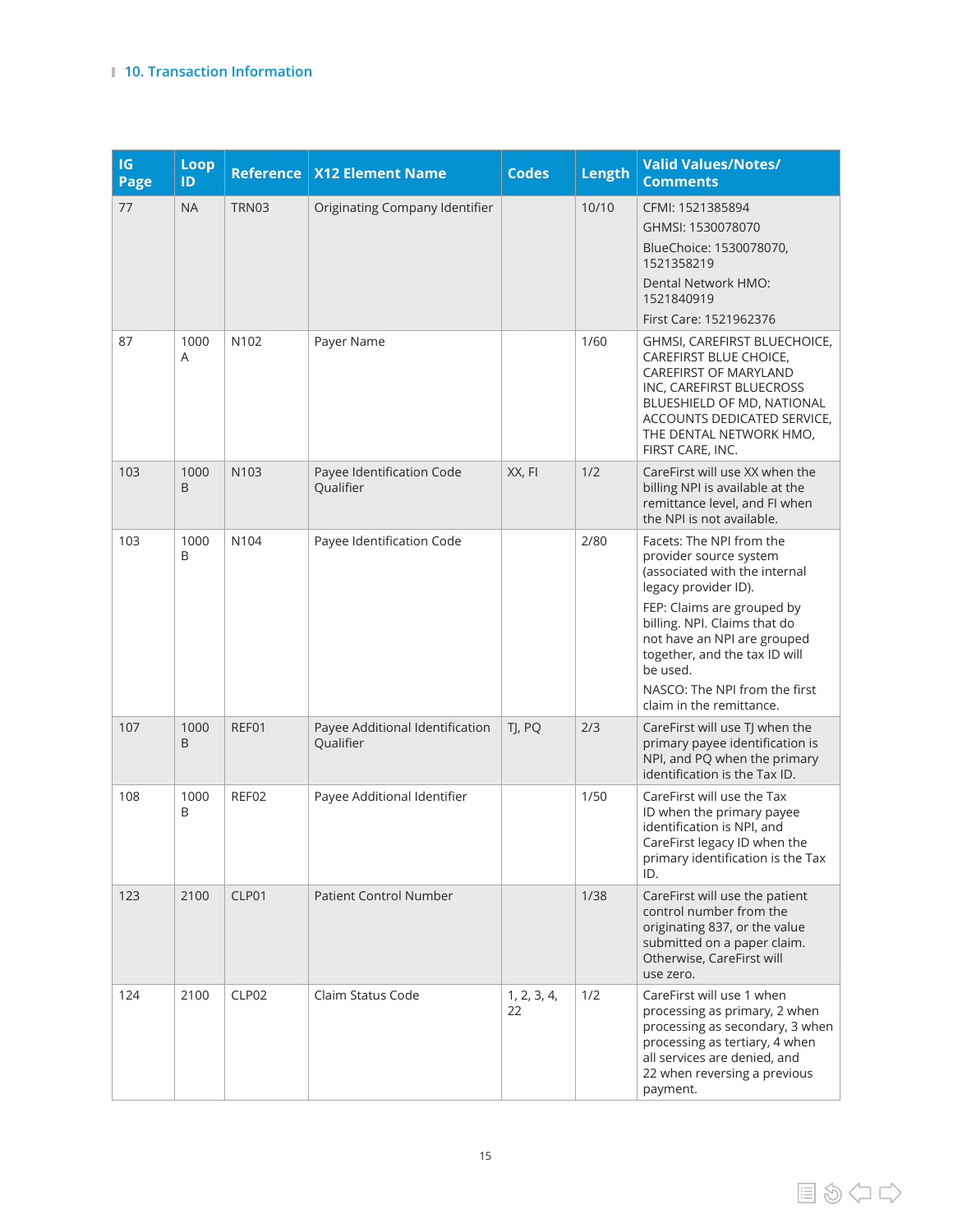#### **10. Transaction Information**

| <b>IG</b><br>Page | Loop<br>ID | <b>Reference</b> | <b>X12 Element Name</b>                           | <b>Codes</b> | Length | <b>Valid Values/Notes/</b><br><b>Comments</b>                                                                                                                                                                                                                                                                                    |
|-------------------|------------|------------------|---------------------------------------------------|--------------|--------|----------------------------------------------------------------------------------------------------------------------------------------------------------------------------------------------------------------------------------------------------------------------------------------------------------------------------------|
| 127               | 2100       | CLP07            | Payer Claim Control Number                        |              | 1/50   | Facets: The claim DCN assigned<br>by CareFirst, including a two<br>position adjustment level suffix.<br>FEP: The claim DCN assigned by<br>CareFirst.<br>NASCO: The claim DCN assigned<br>by NASCO (see REF*F8 for<br>the claim DCN assigned by<br>CareFirst).                                                                    |
| 139               | 2100       | <b>NM108</b>     | Patient identification code<br>qualifier          | MI           | 1/2    | CareFirst will always use MI-<br>membership identification<br>number.                                                                                                                                                                                                                                                            |
| 139               | 2100       | NM109            | Patient identification code                       |              | 2/80   | Facets: Subscriber ID plus a<br>two position suffix. Prefix is<br>excluded. FEP: Subscriber ID<br>$(R + 8$ numerics).<br>NASCO: Subscriber ID (including<br>prefix)                                                                                                                                                              |
| 143               | 2100       | NM <sub>1</sub>  | Corrected patient/ insured                        |              |        | Facets: Future release.                                                                                                                                                                                                                                                                                                          |
|                   |            |                  | name                                              |              |        | FEP: Sent when applicable.                                                                                                                                                                                                                                                                                                       |
|                   |            |                  |                                                   |              |        | NASCO: Sent when applicable.                                                                                                                                                                                                                                                                                                     |
| 148               | 2100       | <b>NM108</b>     | Service provider identification<br>code qualifier | XX, FI       | 1/2    | CareFirst will send XX if the<br>rendering NPI is available, and it<br>was used for claims processing.<br>CareFirst will send FI if the<br>rendering NPI and billing NPI are<br>not available, and the segment<br>is not suppressed. The segment<br>is suppressed if the provider<br>does not have a roster of<br>practitioners. |
| 170               | 2100       | REF02            | Original Reference Number<br>$(REF01 = F8)$       |              | 1/50   | NASCO: The claim DCN assigned<br>by CareFirst for NASCO claims.                                                                                                                                                                                                                                                                  |
| 206               | 2110       | REF02            | Line item control number                          |              | 1/50   | Facets: Future release.                                                                                                                                                                                                                                                                                                          |
|                   |            |                  | $(REF01 = 6R)$                                    |              |        | FEP: Sent when applicable.                                                                                                                                                                                                                                                                                                       |
|                   |            |                  |                                                   |              |        | NASCO: Sent when applicable                                                                                                                                                                                                                                                                                                      |

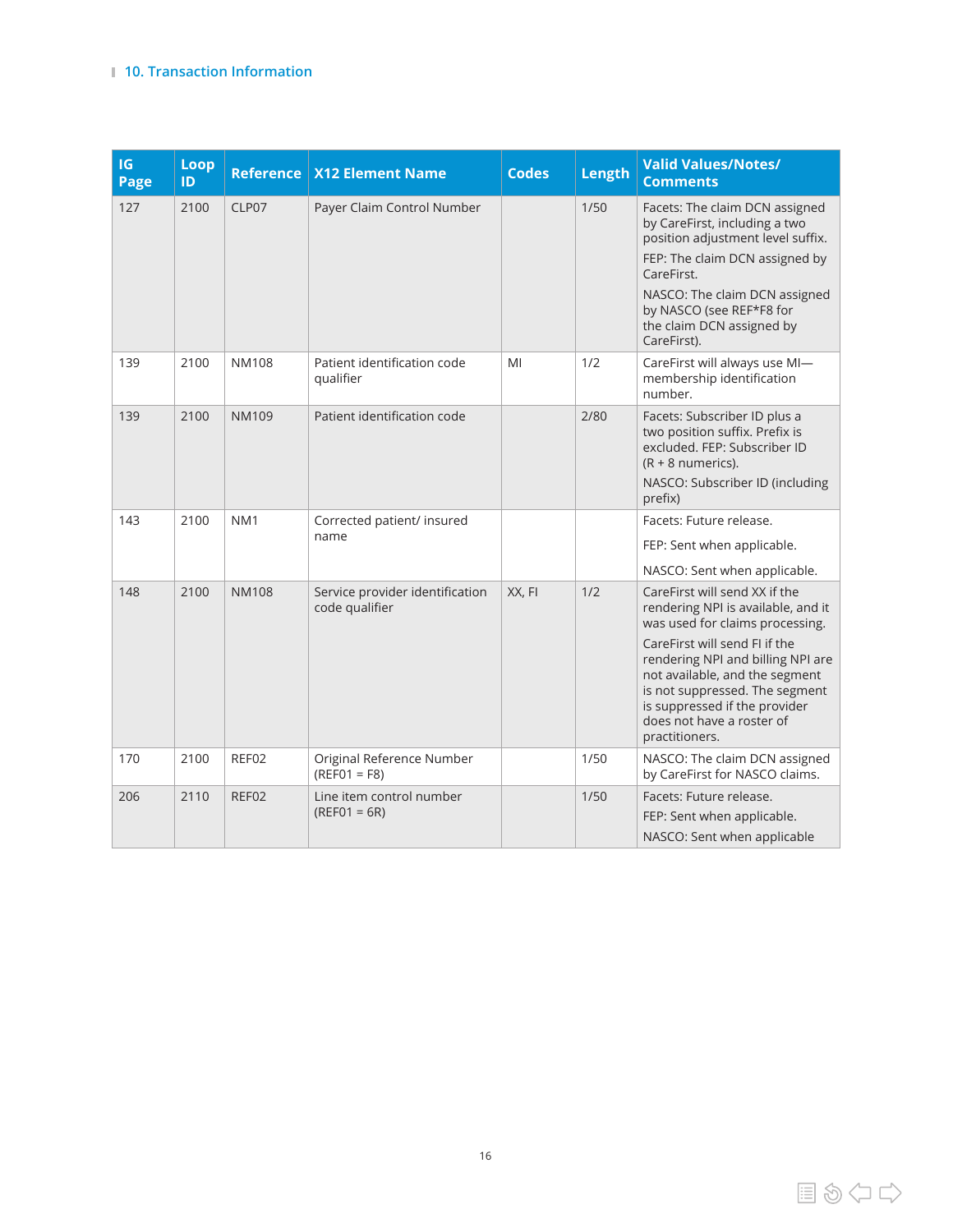#### **10. Transaction Information**

| <b>IG</b><br>Page | Loop<br>ID |         | Reference   X12 Element Name                             | <b>Codes</b> | Length | <b>Valid Values/Notes/</b><br><b>Comments</b>                                                                                                      |
|-------------------|------------|---------|----------------------------------------------------------|--------------|--------|----------------------------------------------------------------------------------------------------------------------------------------------------|
| 218               | N/A        | PLB03-2 | Provider Adjustment Identifier<br>(Overpayment recovery) |              | 1/50   | Facets before Aug. 9, 2015: The<br>claim DCN if applicable, else the<br>A/R number.                                                                |
|                   |            |         |                                                          |              |        | Facets on or after Aug. 9,<br>2015: A composite identifier if<br>applicable: Facets claim DCN, a<br>space, patient control number (if<br>present). |
|                   |            |         |                                                          |              |        | FEP before July 16, 2018: FEP<br>claim DCN, a space, patient<br>control number(if present).                                                        |
|                   |            |         |                                                          |              |        | FEP on or after July 16, 2018:<br>FEP claim DCN, or TRN02 check<br>number.                                                                         |
|                   |            |         |                                                          |              |        | NASCO: A composite identifier<br>if applicable: A/R number, a<br>space, NASCO claim DCN, a<br>space, patient control number (if<br>present).       |

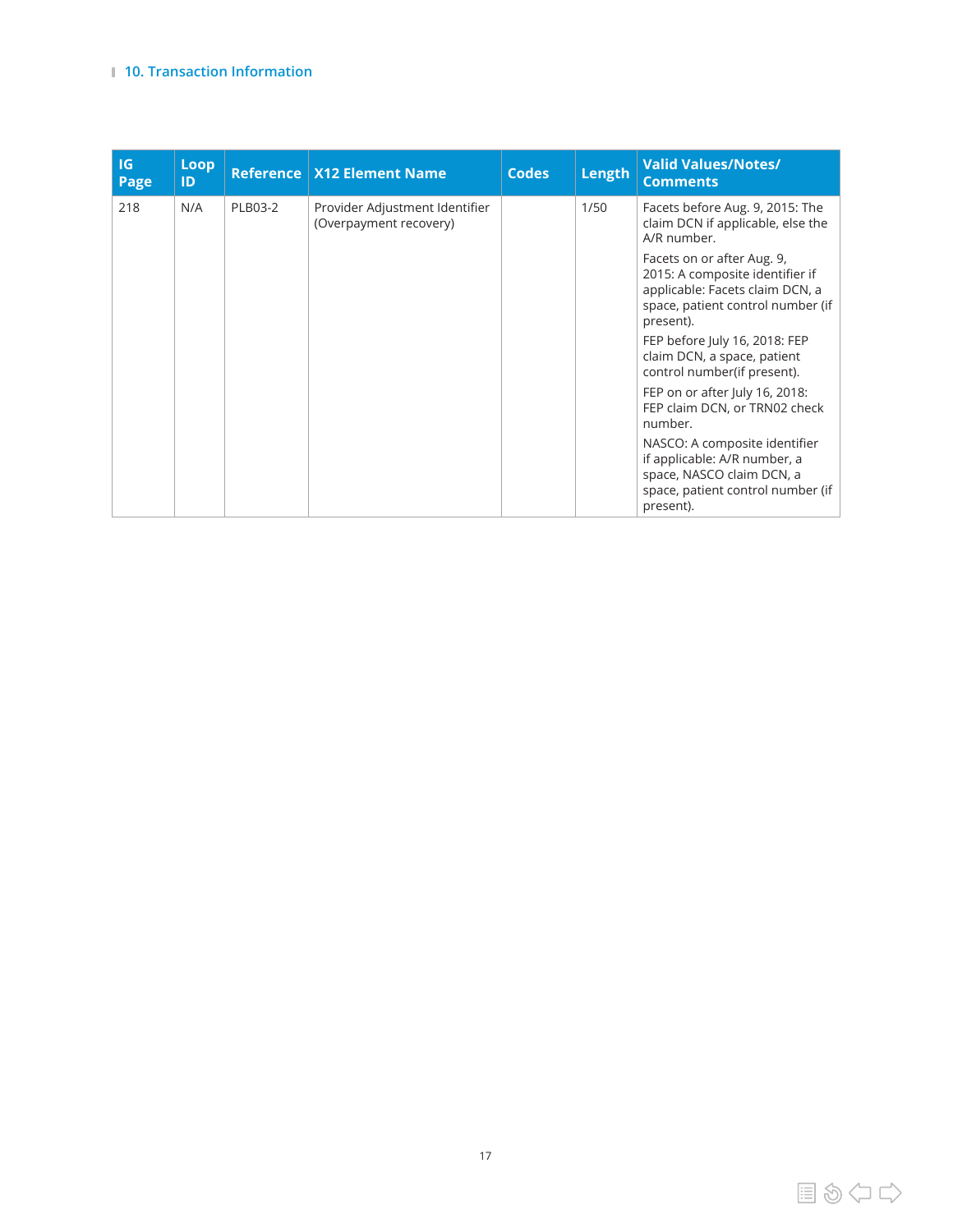# <span id="page-18-0"></span>11. Appendices

### **11.1 Implementation checklist**

There is no published checklist at this time. Please refer to section 2 'Getting Started'.

### **11.2 Business scenarios**

There are no Business Scenarios at this time.

### **11.3 Transmission examples**

There are no Transmission Examples at this time.

### **11.4 Frequently asked questions**

### **How does a provider enroll with CareFirst to receive ERA/835s?**

The provider must work with their Trading Partner to submit enrollment information to CareFirst. The Trading Partners agree to collect information in compliance with CORE rule 382. Trading Partners will send information to CareFirst in accordance with the CareFirst submitter guide to set-up a provider to receive an ERA/835.

### **How does a provider enroll with CareFirst to receive Electronic Funds Transfer (EFT)?**

The provider must work with their Trading Partner to submit enrollment information to CareFirst. The Trading Partners agree to collect information in compliance with CORE rule 380. A provider must be enrolled to receive an ERA/835 in order to receive payment by EFT.

#### **Is a provider able to enroll for ERA/835 and for EFT at the same time?**

CareFirst requires that a provider be enrolled in the CareFirst system for ERA/835 first. When the enrollment for ERA/835 is complete at CareFirst, if the enrollment for EFT was also received it will then be processed by CareFirst. The Trading Partner will manage the sequence of enrollment steps.

### **The provider receives a paper voucher. Will he continue to receive a paper voucher after he enrolls for ERA/835?**

Yes, the paper voucher will continue to be produced.

### **The provider receives a paper voucher. Will he continue to receive a paper voucher after he enrolls for EFT?**

No, the paper voucher will no longer be produced and mailed, after the provider is enrolled for EFT. Your Electronic Remittance Advice (ERA/835) delivered by your clearinghouse will be your new payment voucher. A copy of the ERA/835 information can also be retrieved online through the CareFirst provider portal.

### **The provider is missing a specific ERA/835. How can the provider locate the "missing" remittances?**

The provider should contact their Trading Partner first. If the Trading Partner is not able to locate the remittance, they will contact the CareFirst EDI Help Desk, or contact the EDI department. See section 5.1 for contact information and further details.

### **If a provider does not receive a paper voucher, and the ERA/835 is delayed or missing, is there an alternative way for the provider to obtain payment information?**

The provider can access CareFirst Direct to see ERA information. A copy of the ERA/835 information can be retrieved online through the provider portal.

### **After a provider is registered for ERA/835, will the provider receive an ERA for all payments from CareFirst?**

No. There are exception cases where an ERA/835 is not created. CareFirst can issue an administrative check using a manual process that is not part of the claim adjudication cycle. An administrative check will not generate a corresponding ERA.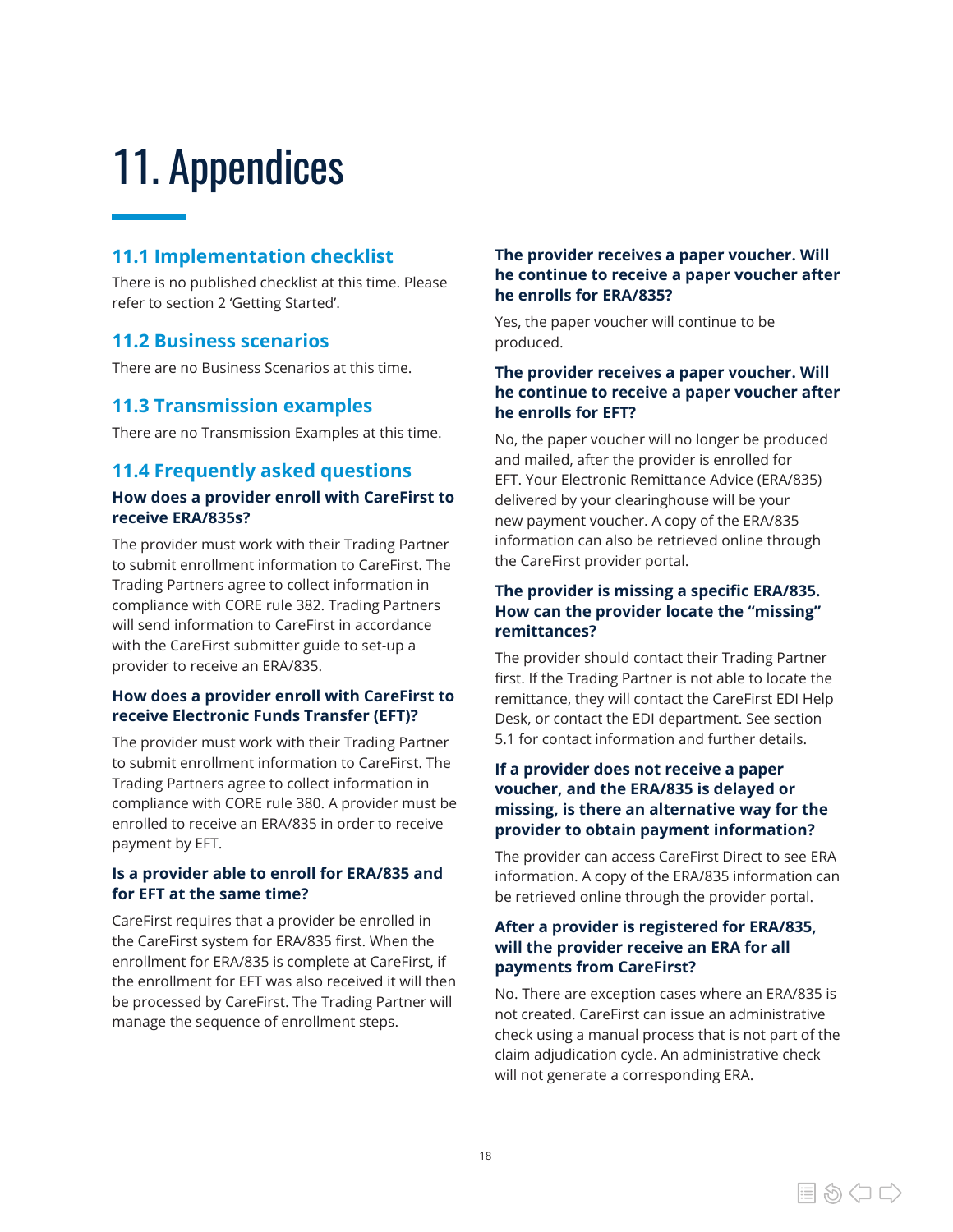#### **How many claim adjudication systems do you have at CareFirst?**

CareFirst has three core adjudication systems— Facets, FEP, and NASCO. Two CareFirst legacy adjudication systems, CARE and FLEXX, were retired in 2014.

#### **Does your Electronic Remittance Advice (ERA/835) combine claims from several systems?**

No. Each system produces a separate electronic remittance advice (ERA).

#### **How does each claim system group claims together to create a payment?**

Each system has unique rules to group claims together. Facets and NASCO use an internal CareFirst legacy ID. FEP uses the billing NPI. If a claim does not have a billing NPI, FEP uses an internal CareFirst legacy ID.

#### **Does the ERA/835 include claims that were submitted on paper?**

Yes. The ERA/835 includes electronic, paper and Medicare crossover claims

#### **Will the paper voucher use the HIPAA code sets, or non-standard codes?**

The paper voucher will continue to show the current proprietary codes.

#### **Will a Claim Adjustment Reason Code always be paired with a Remittance Remark Code?**

No. Remark codes are only used for some services.

#### **A provider has a question about the payment or denial of a service. Who should be contacted?**

All inquiries and comments regarding adjudication outcomes, such as service line payment amount, service line denial, patient liability, etc., should be directed to Provider Services. Appropriate contact information is available online at **[carefirst.com/providers](http://www.carefirst.com/providers)**.

### **Does CareFirst require a 999 Acknowledgement in response to an 835 transaction?**

Yes, under the Core rule 382 recipients of an ERA/835 are required to send a 999 Acknowledgement. The clearinghouse should send this upon receipt of the ERA/835.

### **What is your schedule for producing ERA/835s?**

See the Payment schedule charts at the end of this appendix.

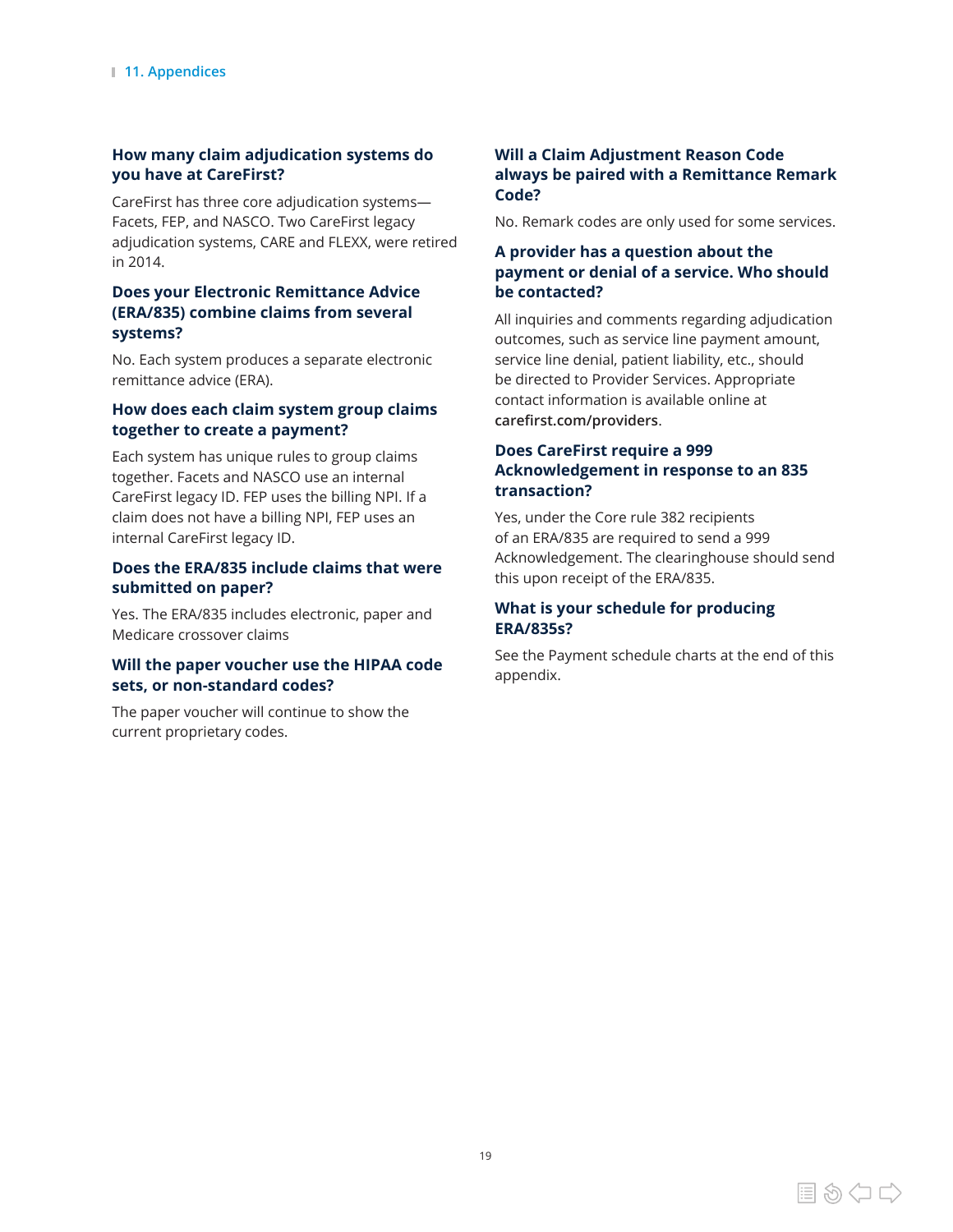### <span id="page-20-0"></span>**Payment schedule**

### **Facets**

| <b>Monday remits</b>                                                                                                                                | <b>Tuesday remits</b>                                                                    | <b>Wednesday remits</b>                                                                                                                                                                    | <b>Thursday remits</b>                                                                                                                | <b>Friday remits</b>    |
|-----------------------------------------------------------------------------------------------------------------------------------------------------|------------------------------------------------------------------------------------------|--------------------------------------------------------------------------------------------------------------------------------------------------------------------------------------------|---------------------------------------------------------------------------------------------------------------------------------------|-------------------------|
| go to:                                                                                                                                              | go to:                                                                                   | go to:                                                                                                                                                                                     | go to:                                                                                                                                | go to:                  |
| Professional providers<br>with remittance<br>addresses in Maryland<br>zip code range<br>211-212 (i.e., the first<br>3 positions of the zip<br>code) | Professional providers<br>with remittance<br>addresses in any other<br>Maryland zip code | Professional providers<br>with remittance<br>addresses in the<br>following states: AK AR<br>CA CO DE FL GA IA<br>ID IL IN KS LAMO<br>MO MS MT NE NJ NM<br>NY OK OR PR SC SD UT<br>VA VI VT | Professional providers<br>with remittance<br>addresses in any other<br>zip code or territory<br>including the District<br>of Columbia | Institutional providers |
| Check date: Mon                                                                                                                                     | Check date: Tues                                                                         | Check date: Wed                                                                                                                                                                            | Check date: Thur                                                                                                                      | Check date: Fri         |
| EFT date: Tues                                                                                                                                      | EFT date: Wed                                                                            | EFT date: Thur                                                                                                                                                                             | EFT date: Fri                                                                                                                         | EFT date: next Mon      |

#### **FEP**

| <b>Monday remits</b>    | <b>Tuesday remits</b>   | <b>Wednesday remits</b> | Thursday remits         | <b>Friday remits</b>    |
|-------------------------|-------------------------|-------------------------|-------------------------|-------------------------|
| go to:                  | go to:                  | go to:                  | go to:                  | go to:                  |
| All institutional       | All institutional       | All institutional       | All institutional       | All institutional       |
| providers. Professional | providers. Professional | providers. Professional | providers. Professional | providers. Professional |
| providers with legacy   | providers with legacy   | providers with legacy   | providers with legacy   | providers with legacy   |
| IDs that end with AA    | IDs that end with 23    | IDs that end with 45    | IDs that end with 67    | IDs that end with 89    |
| to 22.                  | to 44.                  | to $66.$                | to 88.                  | to 99.                  |
| Check date: Mon         | Check date: Tues        | Check date: Wed         | Check date: Thur        | Check date: Fri         |
| EFT date: Tues          | EFT date: Wed           | EFT date: Thur          | EFT date: Fri           | EFT date: next Mon      |

### **NASCO**

All providers are processed Friday night. Remittances are delivered Saturday. The check date is Friday. The EFT deposit date is the following Wednesday.

For all systems, CareFirst holidays and banking holidays can alter the day of the week that an ERA/835 is processed, and/or the date of the EFT deposit.